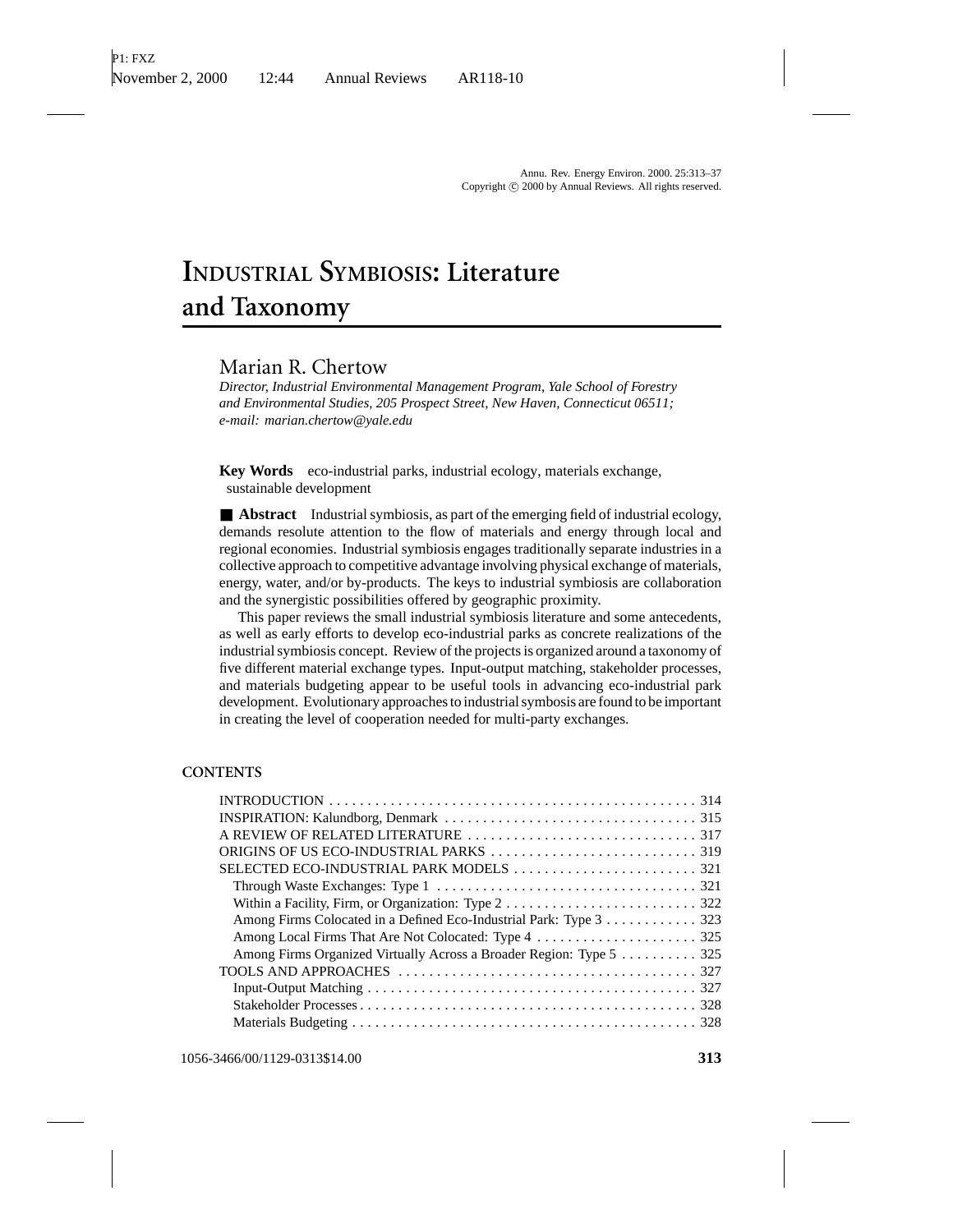| WHERE DO WE GO FROM HERE: Three Evolutionary Approaches  332 |  |  |  |
|--------------------------------------------------------------|--|--|--|
|                                                              |  |  |  |
|                                                              |  |  |  |
|                                                              |  |  |  |
|                                                              |  |  |  |

## **INTRODUCTION**

The emerging field of industrial ecology demands resolute attention to the flow of materials and energy through local, regional, and global economies. The part of industrial ecology known as industrial symbiosis engages traditionally separate entities in a collective approach to competitive advantage involving physical exchange of materials, energy, water, and by-products. The keys to industrial symbiosis are collaboration and the synergistic possibilities offered by geographic proximity. Eco-industrial parks are examined as concrete realizations of the industrial symbiosis concept.

According to the first textbook in the field, the concept of industrial ecology "requires that an industrial system be viewed not in isolation from its surrounding systems, but in concert with them. It is a systems view in which one seeks to optimize the total materials cycle, from virgin materials, to finished material, to component, to product, to obsolete product, and to ultimate disposal. Factors to be optimized include resources, energy, and capital" (2, p. 9).

Industrial ecology allows focus at the facility level, at the inter-firm level, and at the regional or global level. Industrial symbiosis occurs at the inter-firm level because it includes exchange options among several organizations (see Figure 1).

The expression "symbiosis" builds on the notion of biological symbiotic relationships in nature, in which at least two otherwise unrelated species exchange materials, energy, or information in a mutually beneficial manner—the specific type of symbiosis known as mutualism (3). So, too, industrial symbiosis consists of place-based exchanges among different entities. By working together, businesses strive for a collective benefit greater than the sum of individual benefits that could be achieved by acting alone. This type of collaboration can advance social relationships among the participants, which can also extend to surrounding neighborhoods. As described below, the symbioses need not occur within the strict boundaries of a "park," despite the popular usage of the term eco-industrial park to describe organizations engaging in exchanges.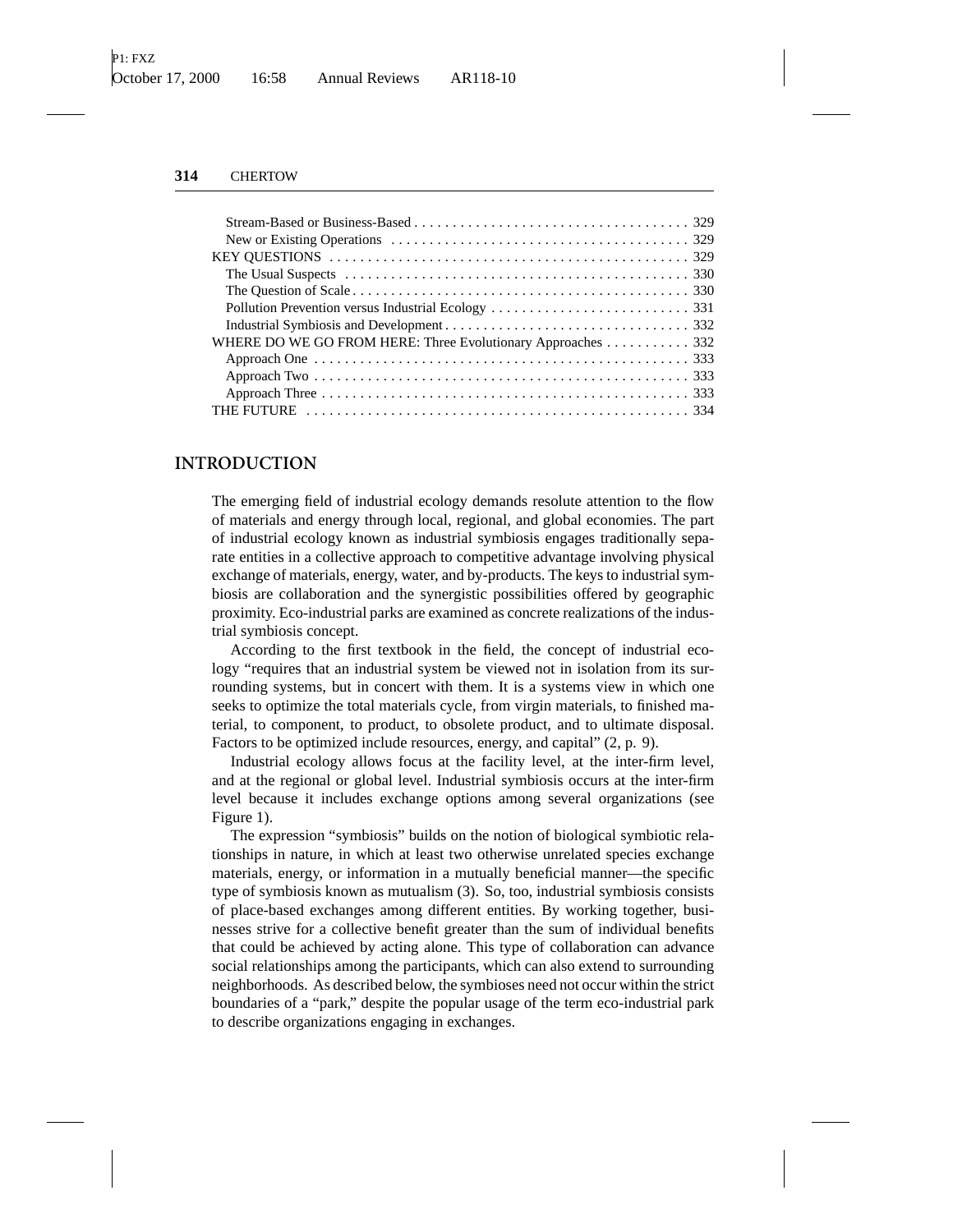

Figure 1 Industrial ecology operates at three levels.

At the same time that interest began to develop in industrial symbiosis and ecoindustrial parks, a number of other parallel tracks advanced that might be construed, broadly, as "green development." These include sustainable architecture, green building, sustainable communities, and smart growth, among many other terms. In the Rocky Mountain Institute's *Green Development: Integrating Ecology and Real Estate*, the authors point out that there is no single face to this kind of enterprise because "for one project, the most visible 'green' feature might be energy performance; for another, restoration of prairie ecosystems; for yet another, the fostering of community cohesion and reduced dependence on the automobile" (4, p. 4).

Rather than take on the broad task of green development, this paper focuses on predominantly commercial and industrial activities that include a materials exchange component to qualify the activity as industrial symbiosis. This paper examines these collective exchanges from the perspective of industrial ecology rather than from an economic development, environmental planning, or land use perspective. It reviews the limited literature on industrial symbiosis and also reports on eco-industrial parks and exchanges that are beyond the earliest planning stages and are beginning to move, or have moved, toward implementation in the United States and other parts of the world.

#### **INSPIRATION: Kalundborg, Denmark**

The model of industrial symbiosis was first fully realized in the eco-industrial park at Kalundborg, Denmark. The primary partners in Kalundborg, an oil refinery, power station, gypsum board facility, pharmaceutical plant, and the City of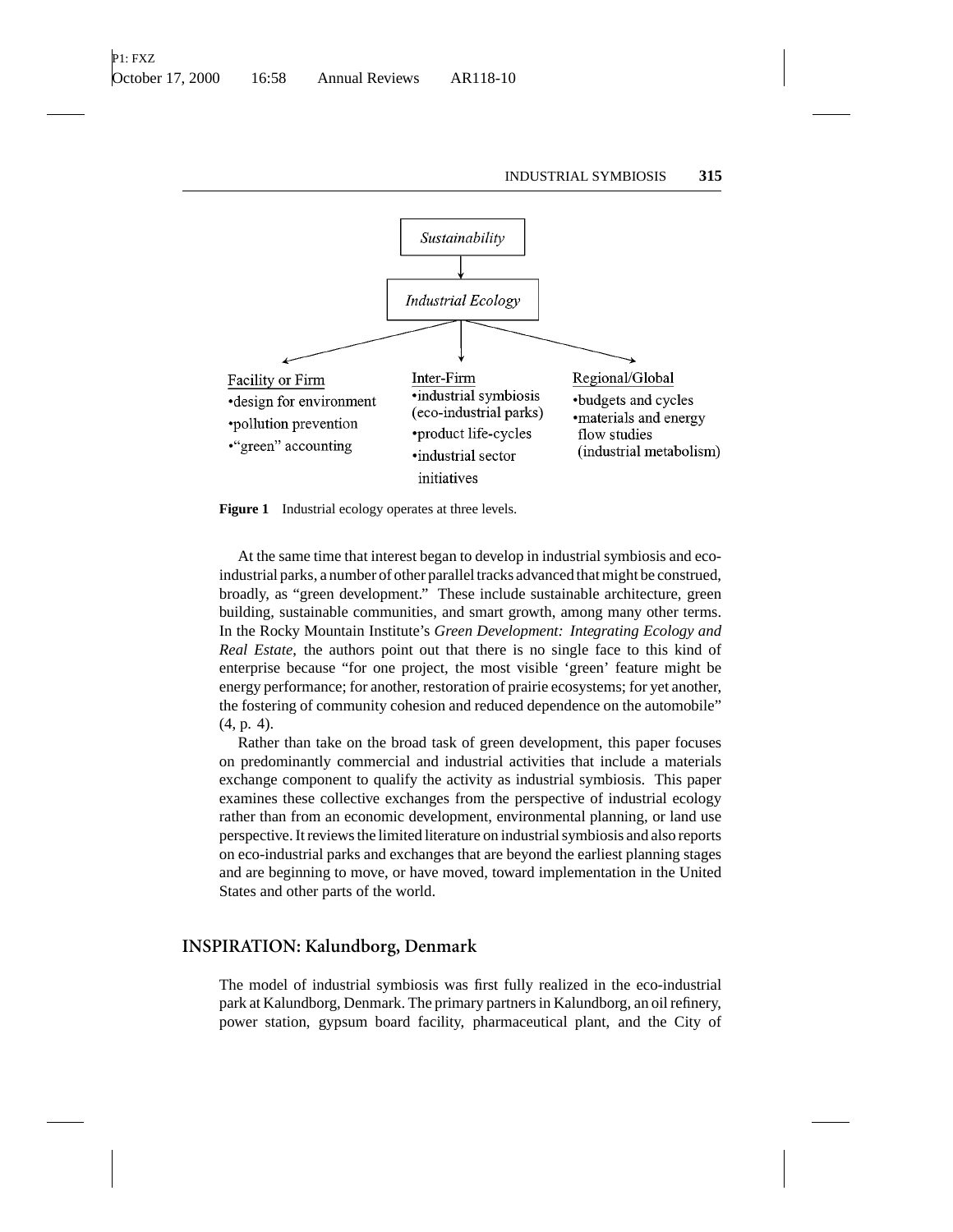

**Figure 2** Industrial symbiosis at Kalundborg.

Kalundborg, literally share ground water, surface water and waste water, steam and electricity, and also exchange a variety of residues that become feedstocks in other processes (see Figure 2). The waste exchanges alone amount to some 2.9 million tons of material per year. Water consumption has been reduced by a collective 25%, and 5000 homes receive district heat (5). Cooperation of this nature has significantly increased environmental and economic efficiency, and at the same time, has created many less tangible benefits for these industries, involving personnel, equipment, and information sharing (J Christensen, personal communication). Indeed, the very term industrial symbiosis was coined by the power station manager in Kalundborg, meaning "a cooperation between different industries by which the presence of each...increases the viability of the other(s), and by which the demands [of] society for resource savings and environmental protection are considered" (7, p. 42).

Only in the late 1980s did the participants in Kalundborg first recognize the environmental implications of the partnerships and exchanges that had evolved since the early 1970s. Two early references to Kalundborg in the international press appeared in 1990 and 1992 in the *Financial Times*, which began to raise awareness of Kalundborg: one by Peter Knight called "A Rebirth of the Pioneering Spirit" (8) and one by Hilary Barnes called "Fertile Project Exploits Recycled Wastes" (9). One of the Kalundborg participants, Jørgen Christensen, who was plant manager of the Novo Nordisk pharmaceutical plant, gave a paper in 1992 outlining Kalundborg's achievements at the International Industry Conference for Sustainable Development in Rio de Janeiro (9a).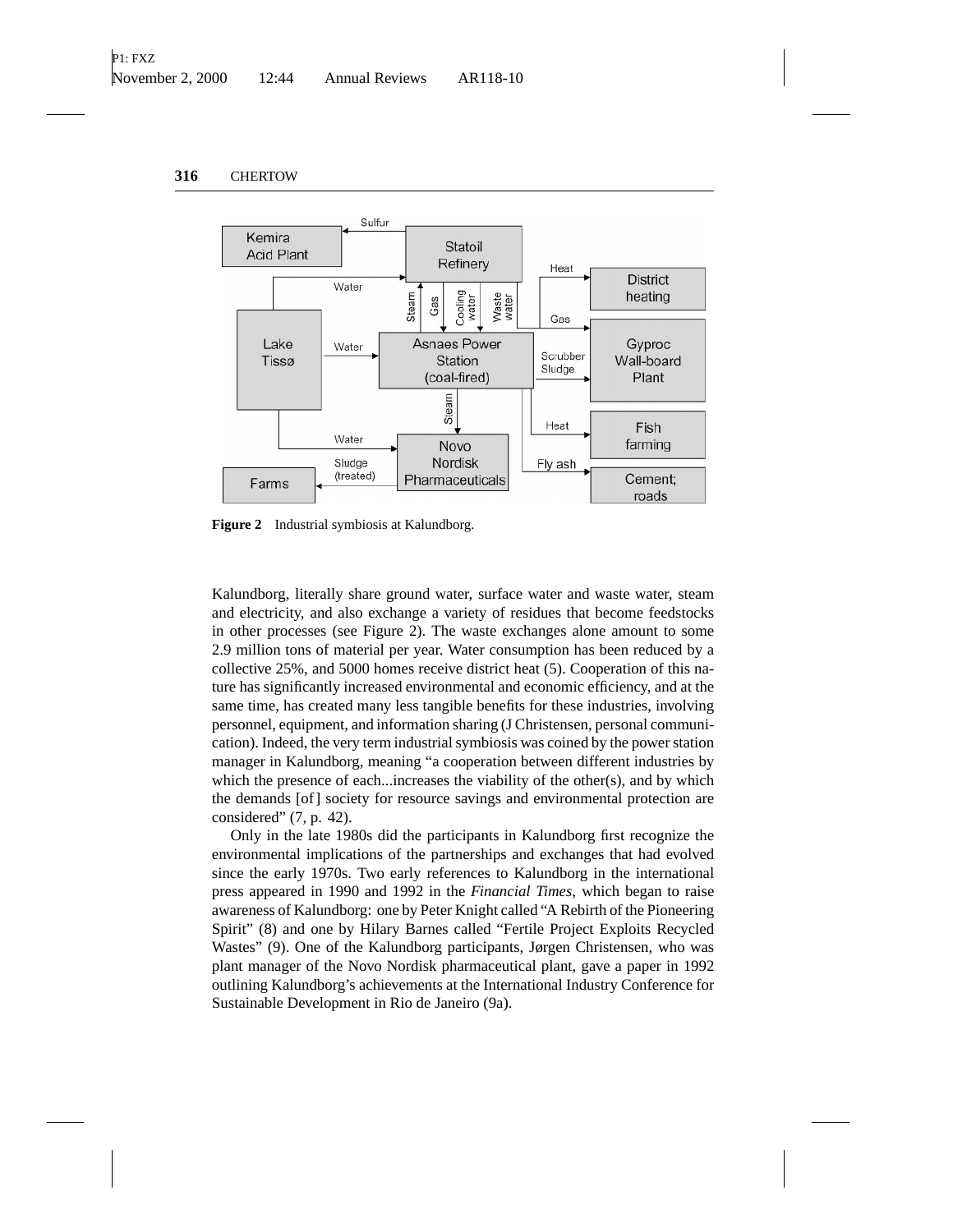## **A REVIEW OF RELATED LITERATURE**

In any multi-disciplinary field such as industrial ecology, there are strands from many disciplines and paths of research that are the antecedents of current understanding. Although the quantity of literature on industrial symbiosis and ecoindustrial parks is quite small (with the exception of documents relating to specific eco-industrial projects), some of the related literature is described here.

To the extent that industrial symbiosis deals with local and regional economies, there is some tie to the environmental economics literature that recognizes the spatial dimension of environmental and resource systems and attempts to model its inputs, outputs, and residuals (10). More directly, there is a significant literature on locational advantages, including Piore & Sabel (11), Krugman (12), and Porter (13), which builds on the body of economic theory that seeks to explain and predict the spatial pattern of the location of economic agents (14). This economics literature has long considered the effect of proximity to major inputs and transportation costs in determining business location decisions and the resulting spatial pattern of development, but has not considered the effect that strategic colocation of facilities with complementary input/output needs can have on locational advantage.

The literature on industrial districts dates back 100 years to economist Alfred Marshall, who examined them to understand Britain's leadership in textile production. A recent doctoral dissertation brought some of these topics together to discuss how industrial colocation and inter-firm networking could lead to significant economies in environmental management related to infrastructure, information flows, and regulatory enforcement, as well as to decreased conflict over land use (15).

In international development, the term industrial estate is used to describe "a large tract of land, sub-divided, and developed for the use of several firms simultaneously, distinguished by its shareable infrastructure and close proximity of firms" (16). The United Nations (U.N.) Environment Programme issued a study in 1997 on environmental management of industrial estates. Although managing industrial estates in an environmentally sound manner is different from industrial symbiosis, this study mentions Kalundborg and describes how industrial estates are excellent places to apply principles of industrial symbiosis because the estates contain diverse industries and can achieve economies of scale (17).

The underlying concept of industrial symbiosis is the metaphor of an industrial ecosystem that mimics a natural ecosystem, which appears early in the industrial ecology literature. In 1989, Frosch & Gallopoulos inspired much of the industrial ecology that was to come when they wrote about "an industrial ecosystem" in which "the consumption of energy and materials is optimized and the effluents of one process ... serve as the raw material for another process" (18, p. 144). The same year Ayres wrote about both the biosphere and the industrial economy "as systems for the transformation of materials" and how studying this "industrial metabolism" could lead to shifts in the direction of increased efficiency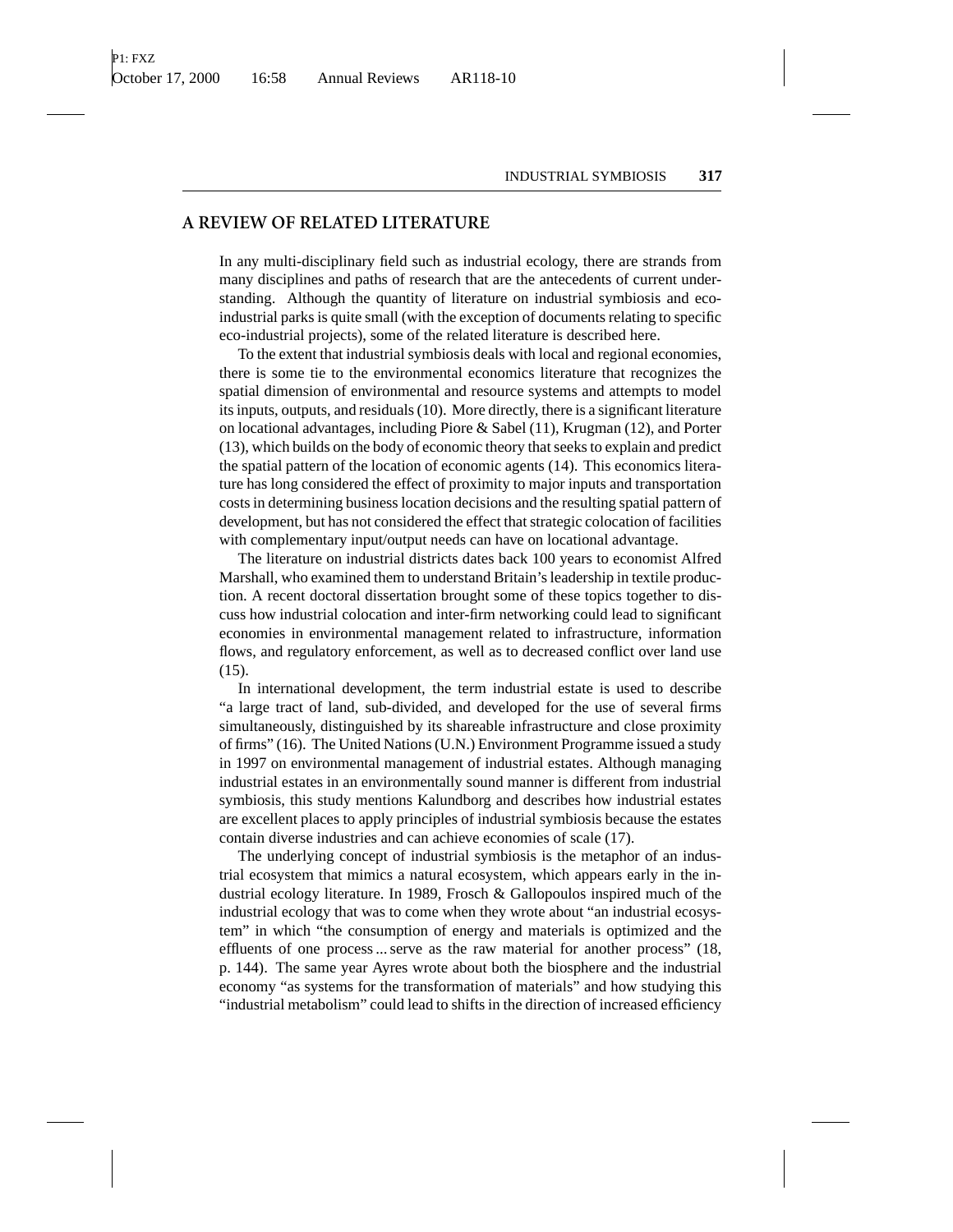in materials flows and waste streams (19). In fact, in the inaugural issue of the *Journal of Industrial Ecology*, editor-in-chief Reid Lifset commented on the symbiotic exchange of materials and the excitement over Kalundborg, but reassured readers that the *Journal* "is not simply about co-located facilities exchanging wastes" (20). A special issue on industrial ecology in the *Journal of Cleaner Production* features an article on the origins of industrial ecology by science journalist Suren Erkman. Erkman tracked back some of the ideas underlying industrial symbiosis to agencies of the U.N. in the 1970s, including papers delivered at a 1976 meeting of the U.N. Economic Commission for Europe on "non-waste technology and production" (21).

With regard to the sustainability literature, researchers of regional socioeconomic systems have hypothesized that the transition from unsustainable to sustainable is an evolutionary process most likely to be introduced at the local level. Calling these "islands of sustainability" that are thought, like biological evolution, to move in a process "toward higher rates of circulation of materials within the system, and toward an increase of the total solar energy flux through the system," industrial symbiosis is specifically cited in this literature as on the evolutionary path toward higher diversity and complexity of regional systems (22, 23).

Having become aware of Kalundborg, two Austrian researchers asked the question of whether the systems concept of an "industrial recycling-network" was unique to Kalundborg. They discovered a network with a higher degree of diversity and complexity in the Austrian province of Styria, which benefited the region ecologically and economically. Specifically, they found:

In 1992, the following aggregated amounts were recycled: 34,000 tons of power plant gypsum, >200,000 tons of steel mill slag, ∼85,000 tons of blast furnace slag, 28,300 tons of sawdust (fine ground), 15,600 tons of sawdust from uncoated wood, 100,820 tons of recyclable paper and board, 445,000 tons of residual wood, 28,000 tons of bark, 310 tons of waste textiles, 650 tons of shives, 5,500 tons of used tires and tire chips, 4,500 tons of oil coke, 5,400 tons of slaughter house and meat waste, 45,000 tons of spent malt, 3,100 tons of fodder year, 350 tons of rape seed cake, 130,000 tons of nonalloy iron scrap. Also, district heating, fly ash, used oil, halogen-free solvents, whey, plastics, and grape cake were distributed through the network (24).

As the authors commented, both geographic regions developed over time, but while the Kalundborg participants became conscious of the environmental characteristics of their exchanges, the Styrian companies have not been made conscious of the comprehensive networking in regional material flows, and are likely missing out on the benefits of a coordinating function such as exists in Kalundborg, which tries to increase exchange and improve internal and external communication. Another example of an unconscious network is described by Korhonen et al  $(25)$  in the city of Jyväskylä, Finland where the energy supply is organized around coproduction of heat and electricity and includes industrial wastes used as fuels in a highly efficient system. As with Kalundborg and Styria, the system arose for economic/regulatory reasons, but was never previously labeled as industrial ecology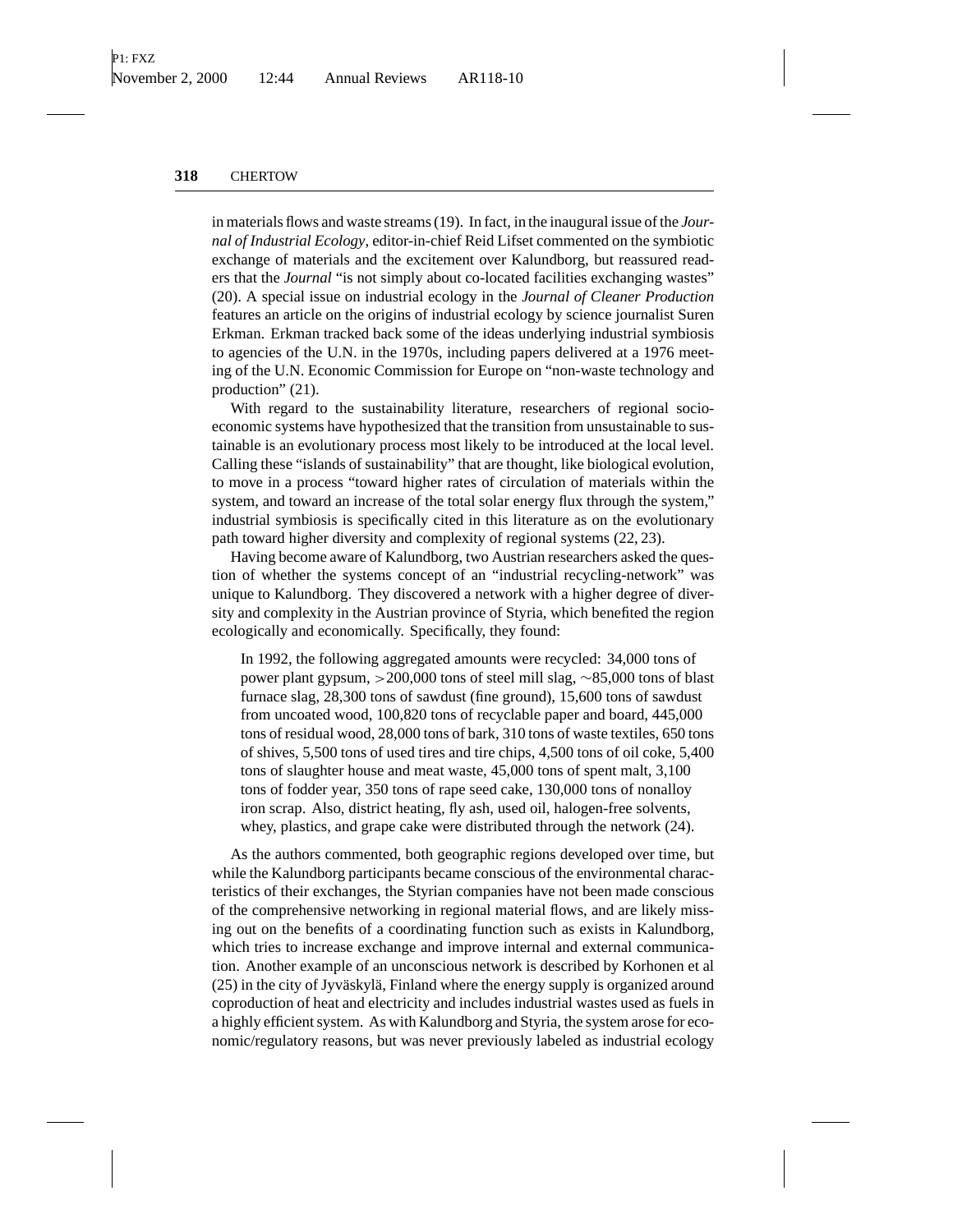or industrial symbiosis. Many more such examples are likely to be uncovered and added to the literature, even if they consciously eschew an environmental label.

In several articles researchers have looked at applying a related discipline or tool to specific places where industrial symbiosis could occur. Audra Potts Carr examined the potential to retrofit an existing 107-acre industrial park in Choctaw, Oklahoma, into an eco-industrial park as a new challenge for landscape architects (26). Boyle & Baetz tested the use of a knowledge-based decision support system at an industrial estate in Trinidad. The team used this support system to identify wastes being produced by four industrial plants, specifying both mass and waste characteristics in more detail than had previously been done. From the analysis, recommendations were made regarding waste minimization considering inputs and outputs, as well as waste reuse and recycling  $(27)$ . Keckler & Allen used a linear programming model to evaluate water reuse scenarios at a large industrial park in Houston, Texas. Through the model, facilities could be added or deleted, water separated or blended, and types of treatment differentiated. The researchers found there to be a number of economically desirable water reuse opportunities (27a).

One book-length treatment is called *Zero Pollution for Industry: Waste Minimization Through Industrial Complexes* (28). Dating back to the 1970s, Nemerow proposed creating an "environmentally balanced industrial complex" that included colocated businesses using each other's wastes as feedstocks. In addition, there are several fieldbook or "how-to" approaches that synthesize much of the learning from industrial symbiosis, including a Canadian project led by Ray Côté of Dalhousie University in Nova Scotia called "Designing and Operating Industrial Parks as Ecosystems" (29). Around the same time, Ernie Lowe of Indigo Development led the preparation of the *Fieldbook for the Development of Eco-Industrial Parks* prepared for the US Environmental Protection Agency under a cooperative agreement with Research Triangle Institute in North Carolina (30). The Business Council for Sustainable Development of the Gulf of Mexico (BCSD-GM) issued a primer on "by-product synergy" in 1997, a term they use synonymously with "green twinning," "industrial symbiosis," "zero waste/zero emissions/100% product operations," and "cradle-to-cradle eco-efficient manufacturing" (31).

The Zero Emissions Research Initiative's Gunter Pauli has been involved with promoting multi-industry clusters working through the U.N. University headquartered in Tokyo (32). In 1997, Environment Canada issued *Opportunities for Eco-Industrial Parks in Canada*, which reports on five studies they have done concerning industrial ecology networks in different regions of Canada, as well as a national report (33).

## **ORIGINS OF US ECO-INDUSTRIAL PARKS**

Interest in replicating the Kalundborg model as a means of US sustainable development began in the 1990s. In 1993, a professor from New York University, Holger Engberg, wrote a case study of Kalundborg (7). A 1994 MIT working paper on Kalundborg by Nicholas Gertler and John Ehrenfeld (34) was completed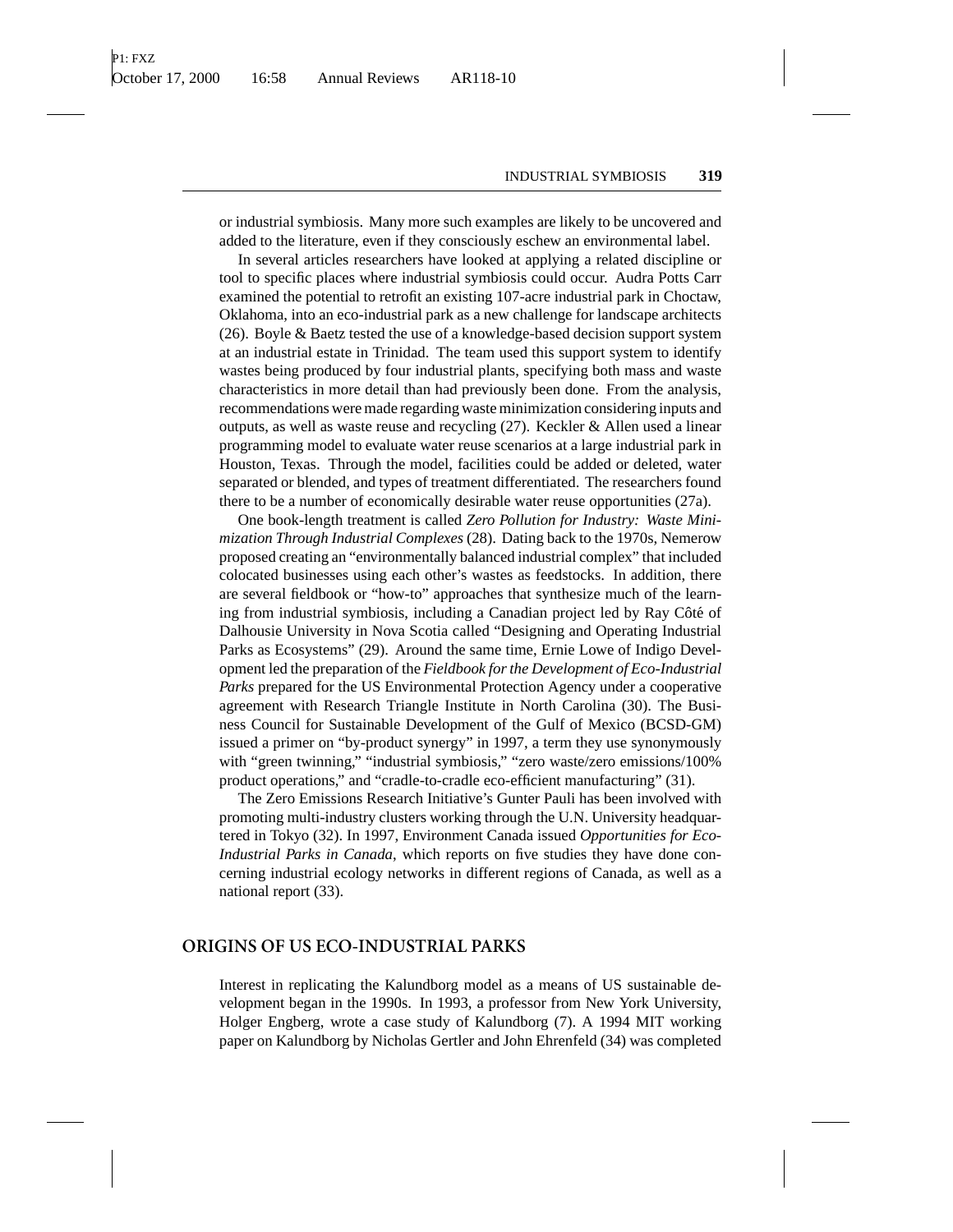as a master's thesis by Gertler in 1995 (35). The President's Council on Sustainable Development (PCSD) began an eco-industrial park project (using industrial symbiosis and other sustainability concepts) in 1994 and the US Environmental Protection Agency (EPA) announced the availability of \$300,000 for eco-industrial park design and development. According to Gertler, this represented "the first national initiative in the US to develop and foster applications of industrial ecology to industrial parks" (36, p. 59).

In 1995, the EPA-funded*Fieldbook for the Development of Eco-Industrial Parks* was drafted (30) and four demonstration projects were named in Chattanooga, Tennessee; Baltimore, Maryland; Brownsville, Texas; and Cape Charles, Virginia. Each site had ongoing development, and the logic was to shape these diverse projects using the vision of industrial symbiosis in the creation of eco-industrial parks. In October of 1996 the PCSD convened a meeting of eco-industrial park practitioners at the groundbreaking of the Port of Cape Charles Sustainable Technologies Industrial Park. The meeting included representatives from 15 proposed eco-industrial projects from around the United States and was organized "because all the communities face significant challenges to move eco-industrial parks from theory into practice" (36, p. 1). Beginning in December 1996, the Work and Environment Initiative at Cornell University's Center for the Environment has maintained a roundtable on eco-industrial development, which includes an excellent website and frequent updates on planned projects (37).

In practice, the notion of eco-industrial parks is still emerging. Even the definition of eco-industrial parks has proven to be elusive, given the early-stage development of the ideas. In general, however, two definitions are often quoted. According to the PCSD, an eco-industrial park is

"a community of businesses that cooperate with each other and with the local community to efficiently share resources (information, materials, water, energy, infrastructure and natural habitat), leading to economic gains, gains in environmental quality, and equitable enhancement of human resources for the business and local community" (36, p. 1).

According to the EPA *Fieldbook*,

an eco-industrial park is a community of manufacturing and service businesses seeking enhanced environmental and economic performance through collaboration in managing environmental and resource issues including energy, water, and materials. By working together, the community of businesses seeks a collective benefit that is greater than the sum of the individual benefits each company would realize if it optimized its individual performance only" (30, p. 2).

Lowe et al (30) encourage a broad view of eco-industrial parks and go on to say, in a briefing and sourcebook on industrial ecology (38), that an eco-industrial park should be more than:

1. A single by-product exchange pattern or network of exchanges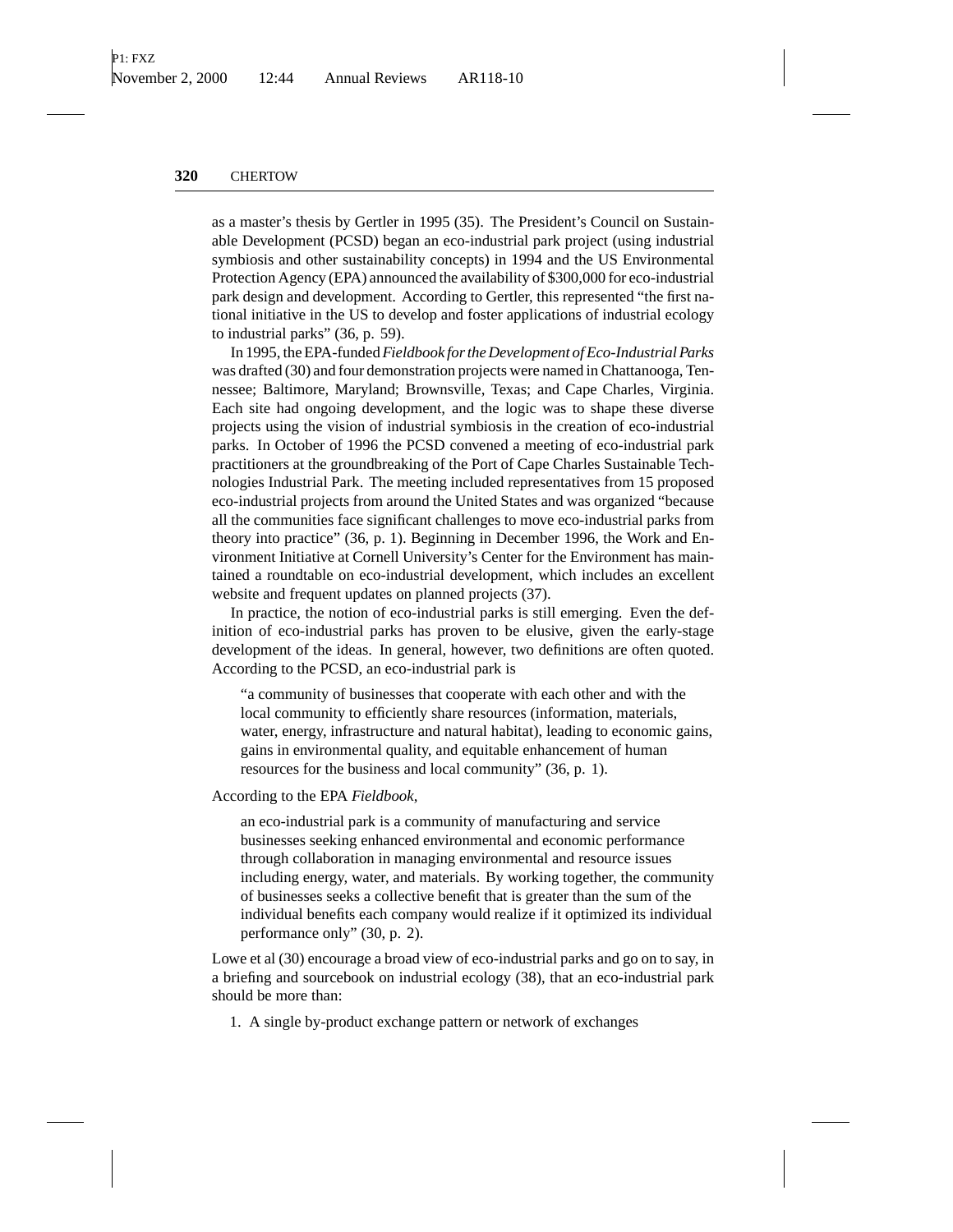- 2. A recycling business cluster (resource recovery or recycling companies)
- 3. A collection of environmental technology companies
- 4. A collection of companies making green products
- 5. An industrial park designed around a single environmental theme (i.e. a solar energy driven park)
- 6. A park with environmentally friendly infrastructure or construction
- 7. A mixed-use development (industrial, commercial, and residential)

At this early stage, the environment is not served by overly prescriptive determinations of what is and is not an eco-industrial park. The public sector developers of the Cape Charles Sustainable Technology Park, for example, designed common use of solar collectors into their first multi-tenant office building, as well as a water recycling loop and a constructed wetland for storm water runoff, and although there is no materials exchange, it could develop over time. The notion of an eco-industrial park has not taken one shape or form, and is unlikely to, given that each park involves long timeframes, significant capital investment with different risk profiles depending on the capital source, and multiple parties with numerous objectives in diverse cultural settings.

### **SELECTED ECO-INDUSTRIAL PARK MODELS**

To organize further examination of industrial projects with a materials exchange component as suggested by industrial ecology, it is helpful to consider different eco-industrial park models. Chertow, following detailed study of 18 potential ecoindustrial parks examined at the Yale School of Forestry and Environmental Studies from 1997 to 1999, proposed a taxonomy of 5 different material exchange types (39). These are discussed here as Types 1–5, listed below:

- 1. Type 1: through waste exchanges
- 2. Type 2: within a facility, firm, or organization
- 3. Type 3: among firms colocated in a defined eco-industrial park
- 4. Type 4: among local firms that are not colocated
- 5. Type 5: among firms organized "virtually" across a broader region

By definition, Types 3–5 offer approaches that can readily be identified as industrial symbiosis. Actual projects discussed below represent types 2–5 and are identified in Table 1.

## **Through Waste Exchanges: Type 1**

Many businesses recycle and donate or sell recovered materials through third party brokers and dealers to other organizations. Historically, scrap dealers have organized in this fashion, as have charities such as the Salvation Army. More recently,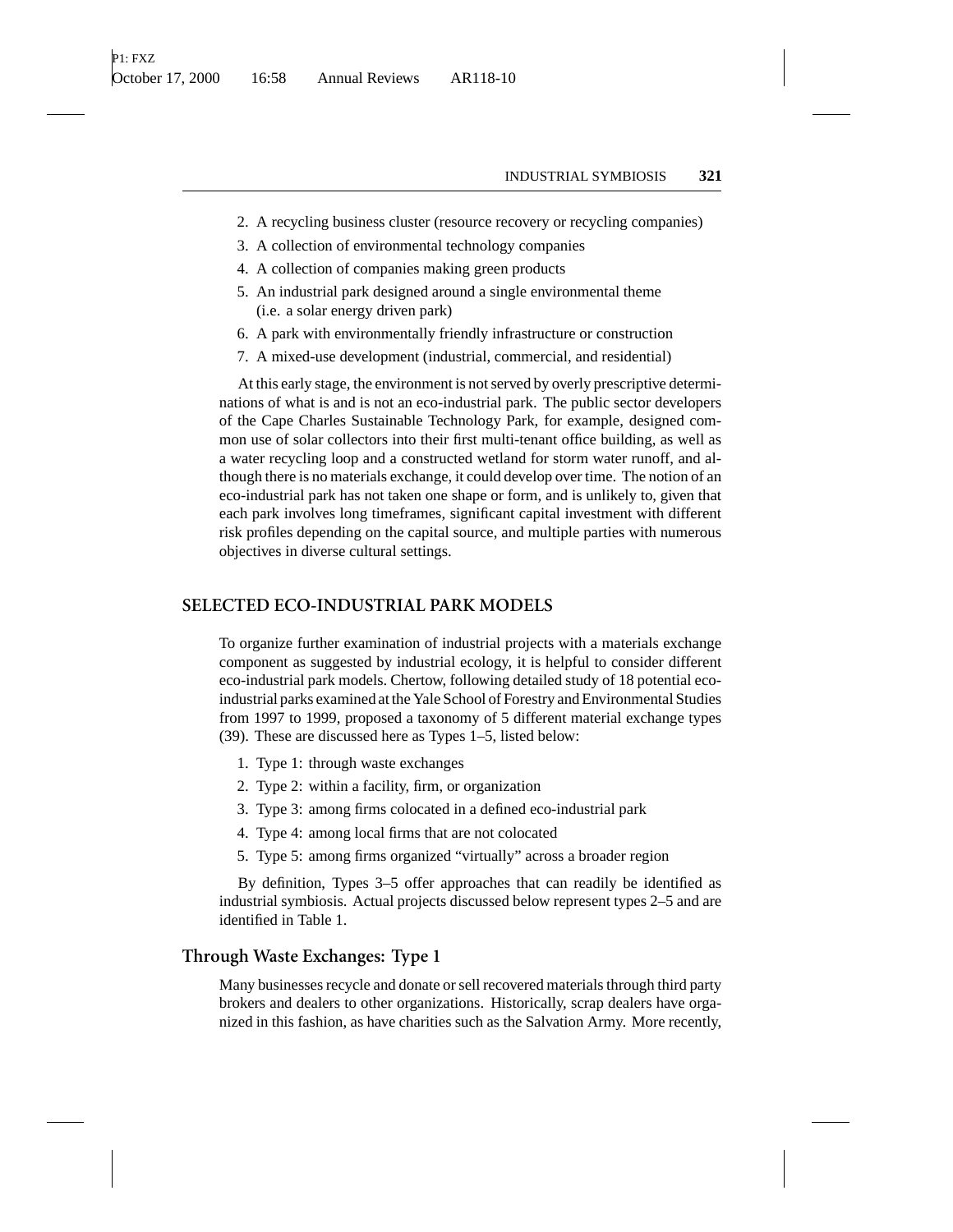| Type 2 | EBARA Corporation, Fujisawa, Japan<br>Flow of personal computers at Yale University                                                                                                                                                                    | Late planning stage<br>Implementation stage                                                        |
|--------|--------------------------------------------------------------------------------------------------------------------------------------------------------------------------------------------------------------------------------------------------------|----------------------------------------------------------------------------------------------------|
| Type 3 | Monfort Boys Town, Integrated Biosystem, Suva, Fiji<br>Londonderry Eco-Industrial Park, New Hampshire<br>Riverside Eco-Park, Burlington, Vermont<br>Red Hills EcoPlex, Choctaw County, Mississippi<br>Burnside Industrial Park, Dartmouth, Nova Scotia | Operational<br>Implementation stage<br>Implementation stage<br>Implementation stage<br>Operational |
| Type 4 | Kalundborg, Denmark<br>AES Corporation, Guayama, Puerto Rico                                                                                                                                                                                           | Operational<br>Late planning stage                                                                 |
| Type 5 | Triangle J Council of Governments, North Carolina<br>Brownsville, Texas<br>By-Product Synergy, Tampico, Mexico                                                                                                                                         | Project completed<br>Late planning, inactive<br>Project completed                                  |

**TABLE 1** A sampling of twelve industrial symbiosis projects in late planning, implementation, or operational stages

municipal recycling programs have become third parties for commercial and residential customers who supply recovered materials that are transported through the municipality to manufacturers such as glass plants and paper mills. This form of exchange is typically one-way and is generally focused at the end-of-life stage.

Waste exchanges formalize trading opportunities by creating hard-copy or online lists of materials one organization would like to dispose of and another organization might need. The scale of trades can be local, regional, national, or global and can involve highly specialized chemicals or even lists of items needed by area charities. The exchanges accomplish various input/output savings on a trade by trade basis, rather than continuously. They feature exchange of materials rather than water or energy.

Type 1 exchanges are not further examined because they are farthest from the definition of industrial symbiosis. These types of exchanges typically involve older, more traditional aspects of the material flow landscape. The role of brokers, however, appears to be in flux, and to the extent that brokers get more involved in creating the conditions for trading, this form of exchange will become increasingly important.

## **Within a Facility, Firm, or Organization: Type 2**

Some kinds of material exchange can occur primarily inside the boundaries of one organization rather than with a collection of outside parties. Large organizations often behave as if they are separate entities and may approximate a multi-firm approach to industrial symbiosis. Significant gains can be made within one organization by considering the entire life cycle of products, processes, and services, including upstream operations such as purchasing and product design.

Approximating this model is a project being implemented by the Ebara Corporation at their Fujisawa plant complex in Fujisawa, Japan. Ebara is a leader in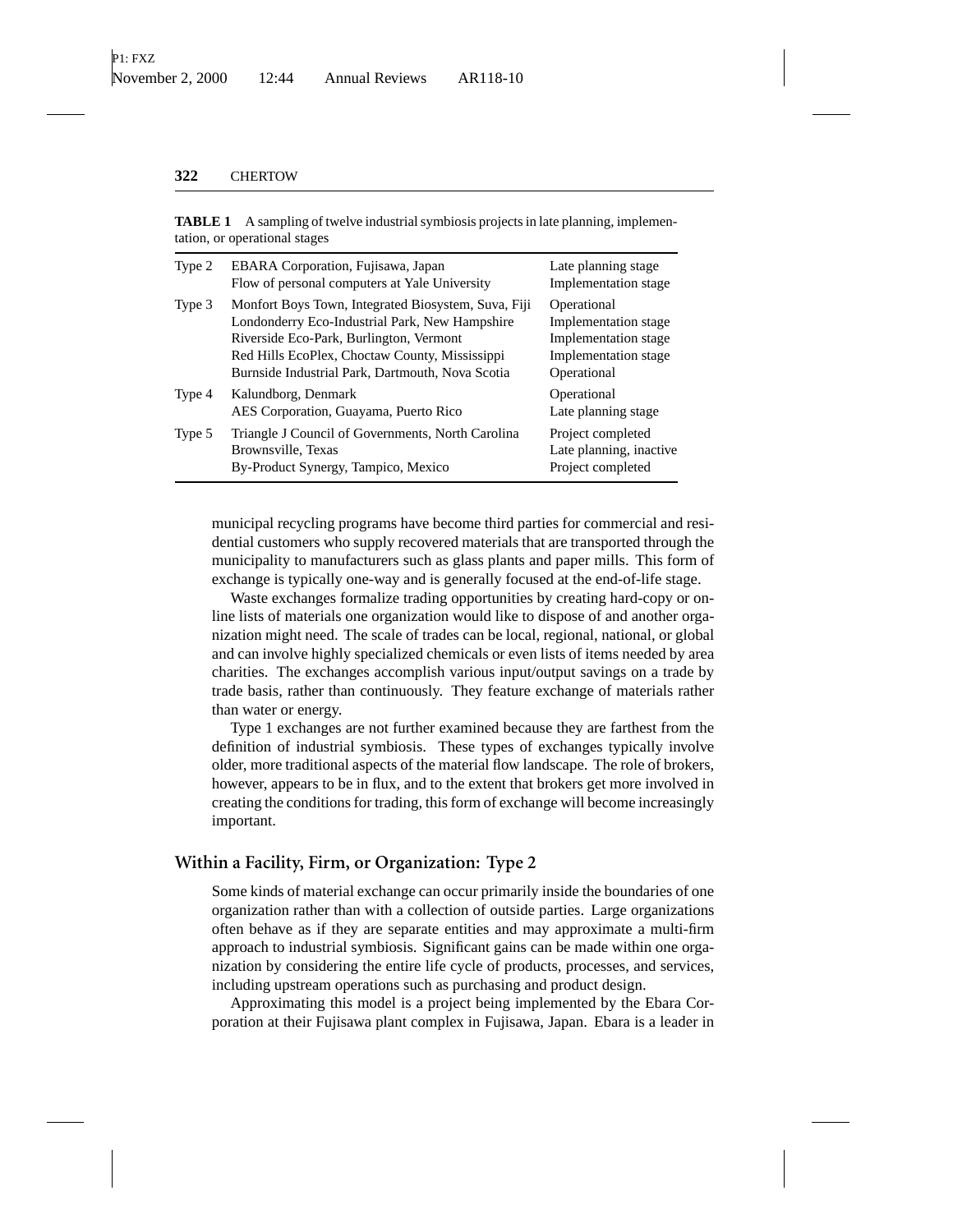industrial machinery, and the eco-industrial park it is building is based on core technologies Ebara has developed in water purification, sewage treatment, incineration, power generation, and heat recovery. Through a zero emissions approach, they are beginning to integrate these technologies with nearby activities, including those of 700 households built around the commercial facilities (40, 41). One of the technologies Ebara is highlighting is a fluidized bed gasification, combustion, and ash-melting system that converts various wastes and plastic into commercially viable outputs of ammonia, methane, and hydrogen (41a).

A study undertaken at Yale of the flow of personal computers into and out of the University illustrated tracking of a specific intra-organizational flow. Using a materials budgeting approach, the study pointed to many opportunities for identification and recapture of computing equipment. Yale is currently reorganizing operations to facilitate recovery and reuse (42).

# **Among Firms Colocated in a Defined Eco-Industrial Park: Type 3**

In this approach, businesses and other organizations located in the equivalent of an industrial park can exchange energy, water, and materials and can go further to share information and services such as permitting, transportation, and marketing. Type 3 exchanges primarily occur within the defined area of the industrial park, but it is possible to involve other partners "over the fence." The areas can be new developments or retrofits of existing ones.

*Monfort Boys Town Integrated Biosystem, Suva, Fiji (43–45)* The Fiji project was designed primarily to accommodate spent grain from breweries that would otherwise be discharged into the sea, smothering coral reefs (40). As shown in Figure 3, the brewery waste is brought to the grounds of a school for boys where the rest of this smaller scale industrial symbiosis is undertaken. Applying a process designed through the U. N. University, the system uses the brewery waste as a substrate to grow mushrooms; the mushrooms break down the waste, making it a high-value pig feed; waste generated from the pigs is processed through an anaerobic digester; and the treated waste is piped to fishponds where the nutrient rich water spawns food for four trophic layers of fish. The waste also creates fertile soil for growing vegetables. This sort of project, which mixes agriculture and industry, is known as an integrated bio-system (46).

*Londonderry Eco-Industrial Park, New Hampshire* The Town of Londonderry assembled a 100-acre parcel near the Manchester, New Hampshire airport specifically to create an eco-industrial park. The project was turned over to a private developer, Sustainable Development and Design, who agreed to purchase the land and follow a set of performance requirements and environmental guidelines and practices. A 720-MW combined-cycle gas power plant built by AES Corporation has been permitted and several other tenants have moved to the eco-industrial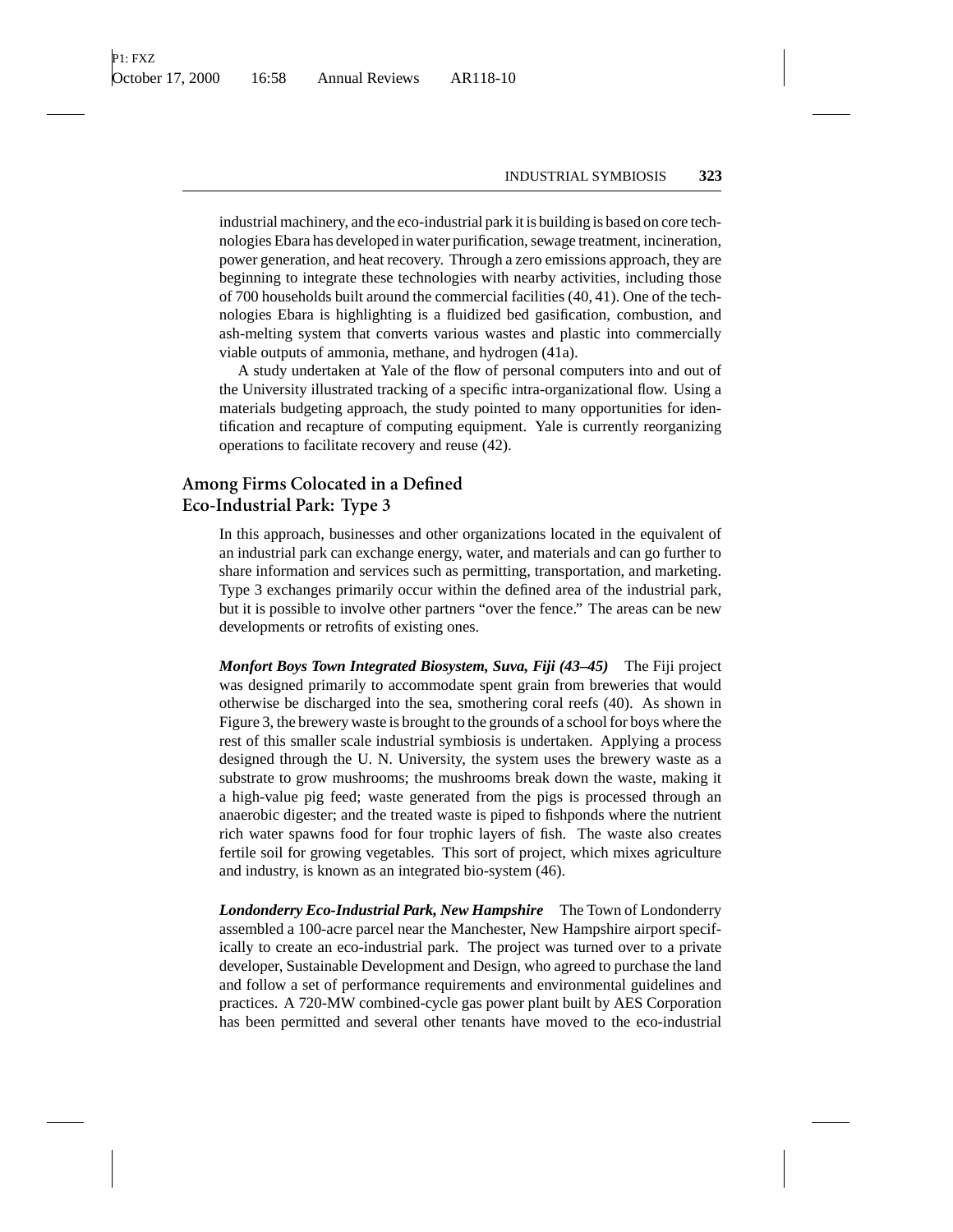

**Figure 3** Process flow of the Monfort Boys Town integrated biosystem in Fiji. (Source: Robert Klee, Yale University)

park site. The power plant will use waste water from a nearby sewage treatment plant for use in its cooling towers (47). The Londonderry Eco Industrial Park is being financed with developer equity and conventional bank financing (J Bielagus, personal communication).

*Riverside Eco-Park, Burlington, Vermont* The waste heat from a 60-MW woodfired power plant is the link to a series of agricultural activities planned for this project. These activities include food production, greenhouse space, "living machines" for processing organic waste into fertilizer and fish food, community gardens, a Gardener's Supply outlet, and a fish farming facility. The project received a \$1 million grant from the Economic Development Administration in 1998 (37).

*Red Hills EcoPlex, Choctaw County, Mississippi* The core of this project, which broke ground in October 1998, is the construction of a \$450 million power plant by Belgium-based Tractebel at the site of a lignite mine in rural Mississippi. Using circulating fluidized-bed technology to reduce sulfur emissions, the 440-MW plant will burn approximately 1.5 million tons of lignite per year. The project, supported by the Energy Division of the Mississippi Department of Economic and Community Development, has a 30-year power purchase agreement with the Tennessee Valley Authority (49). State officials are recruiting additional tenants to participate in a large-scale industrial symbiosis using by-products of the power facilities as feedstocks for new businesses (Energy Div., Miss. Dept. Econ. Community Dev.; 51).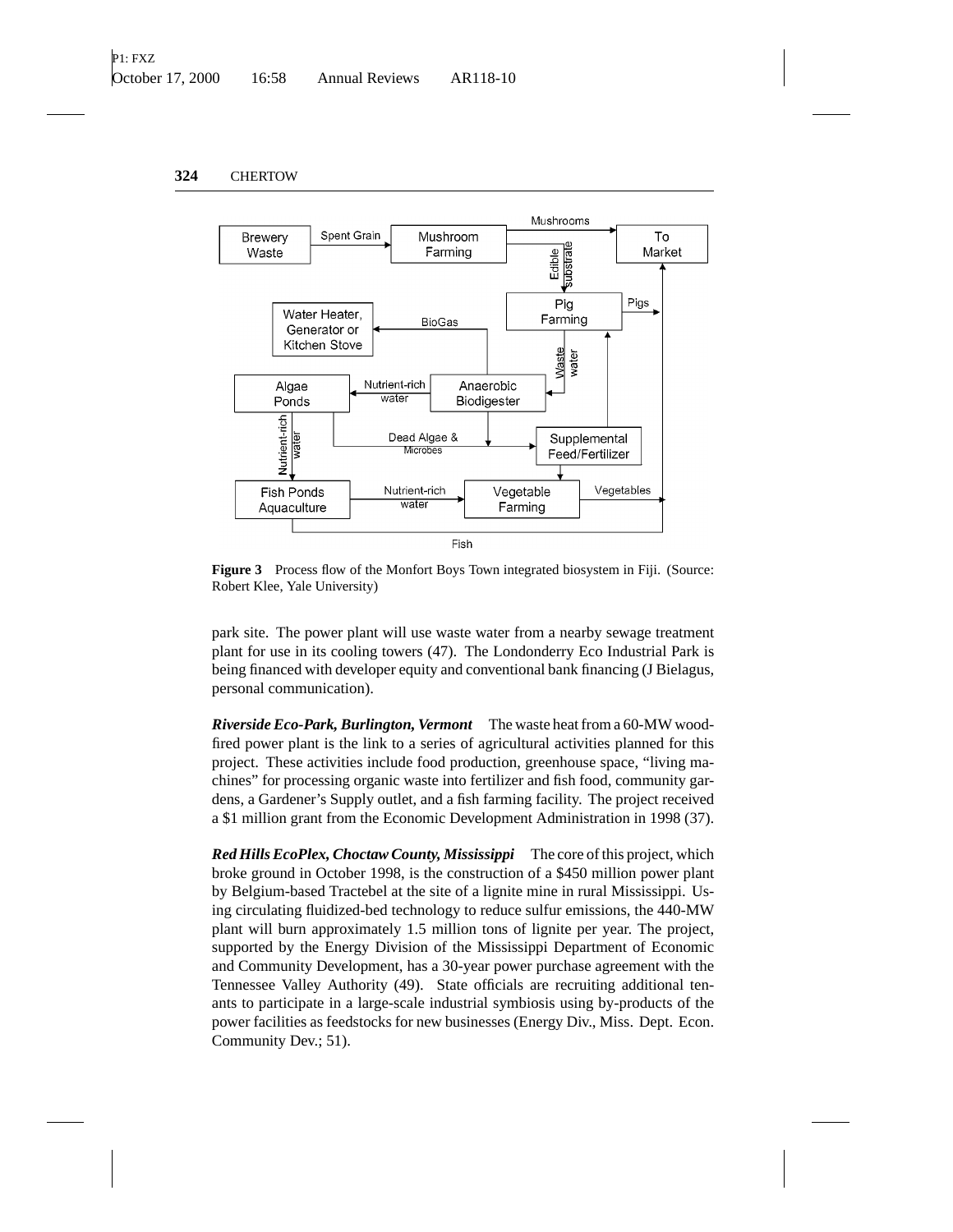*Burnside Industrial Park, Dartmouth, Nova Scotia* Burnside is an example of retrofitting an existing industrial park to improve environmental performance. The park is spread over 2,500 acres, with more than 1,200 businesses employing 18,000 people. Researchers from Dalhousie University have designed a project to work within the park "to investigate principles and strategies that would encourage transformation of an existing park into an industrial ecosystem" (52). There are currently only a few instances of materials exchange. A recent study, however, identified scavengers, decomposers, and other third parties that support material cycling functions within the park, raising the analogy of complex food webs and identifying roles taken from the study of ecology (53).

#### **Among Local Firms That Are Not Colocated: Type 4**

This type of exchange takes as a starting point what is already in place within an area, linking together existing businesses, with the opportunity to fill in some new ones. Kalundborg is an example of Type 4 exchange, in that the primary partners are not contiguous, but are within about a two-mile radius. Although this area was not planned as an industrial park, the proximity of the companies permitted them to take advantage of already generated material, water, and energy streams.

*Kalundborg, Denmark* It is important to note that Kalundborg, described above, is not static, but rather a dynamic example of nearby businesses continuing to seek exchanges of different types. Recently, A/S Biotechnical Soil Cleaning became a Kalundborg partner. The company uses municipal sewage sludge as a nutrient in a bioremediation project to decompose pollutants in contaminated soils (54).

*AES Corporation, Guayama, Puerto Rico* Although not identified as an ecoindustrial development, a coal-fired power plant under construction in Guayama, Puerto Rico is involved in several symbiotic relationships. The 454-MW facility will provide electricity to the Puerto Rico Electric Power Authority as well as steam to a petrochemical facility owned by Phillips Petroleum Company (54a). Given that fresh water is often scarce on an island, and the plant requires about five million gallons of water per day, three sources of waste water will be used: treated waste water, agricultural runoff, and treated industrial water from Phillips. The facilities are located within about a mile of each other. The waste water is about one-tenth the cost of back-up well water.

# **Among Firms Organized Virtually Across a Broader Region: Type 5**

Given the high cost of moving and other critical variables that enter into decisions about corporate location, very few businesses will relocate solely to be part of an industrial symbiosis. In recognition of this, the model of Type 5 exchanges depends on virtual linkages rather than on colocation. Although virtual eco-industrial parks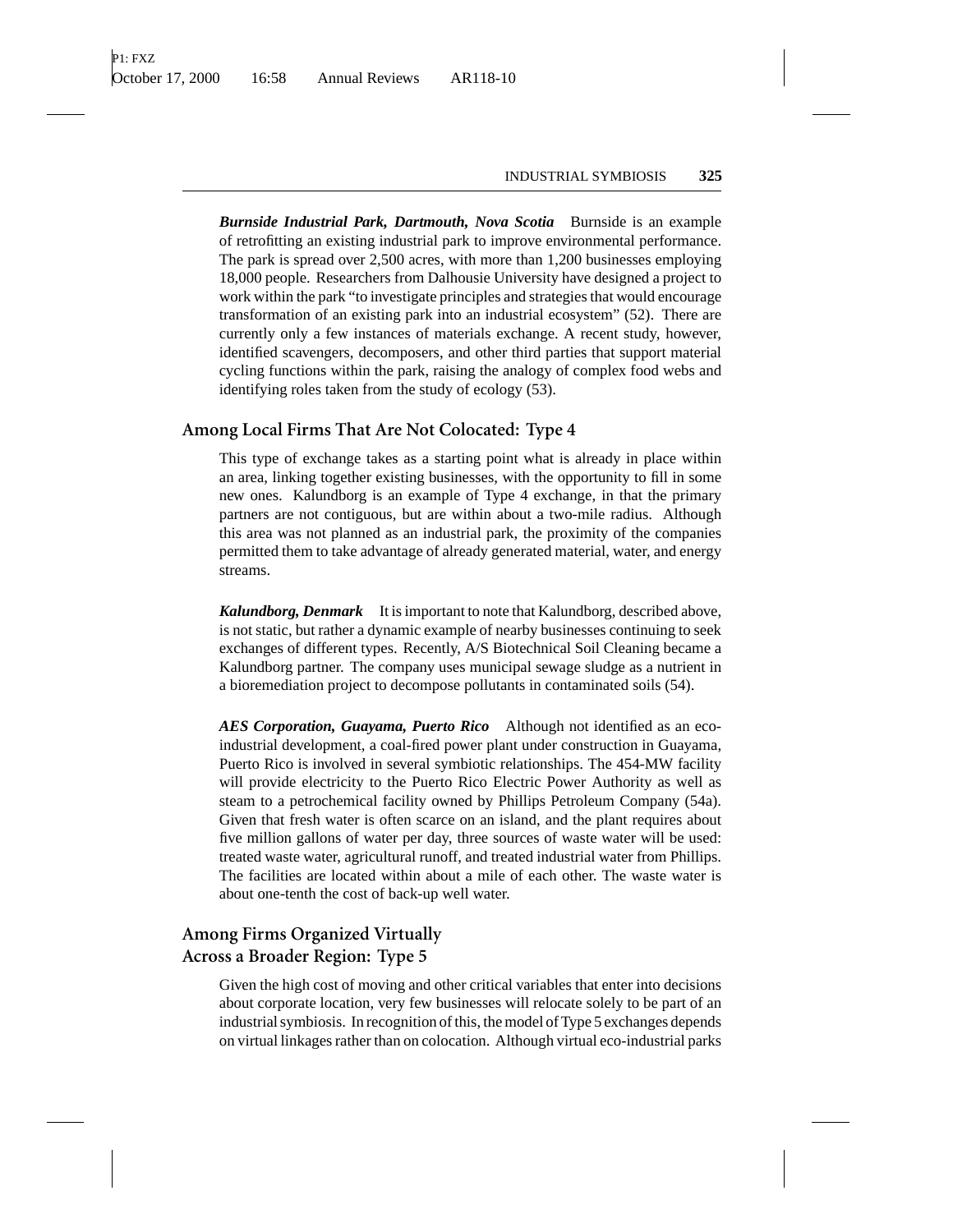are still place-based enterprises, Type 5 exchanges allow the benefits of industrial symbiosis to be expanded to encompass a regional economic community in which the potential for the identification of by-product exchanges is greatly increased owing simply to the number of firms that can be engaged. An additional attractive feature is the potential to include small outlying agricultural and other businesses, possibly by pipeline, as in Kalundborg, or by truck for those farther out. It could be argued that self-organized groups such as the network of scrap metal dealers, agglomerators, and dismantlers who feed particular mills or subsystems such as auto recycling could be considered as Type 5 virtual exchanges (55a). The examples selected below, however, represent a diversity of industries in each Type 5 project.

*Triangle J Council of Governments, Research Triangle Park, North Carolina* This prototype of the virtual eco-industrial park incorporates a 6-county region of over 3000 square miles in North Carolina, including Raleigh, Durham, and Chapel Hill. From 1997 to 1999, an inventory of business inputs and outputs was conducted, and 182 businesses representing 108 different 4-digit standard industrial classification codes responded to the inventory survey. Based on the results, the project explored potential partnerships for about half of the 182 companies, involving exchanges of 49 different materials. The 12 most probable exchanges involved acetone, carbon, desiccants, hydrochloric acid, methanol, packing materials, plastic bags, sawdust, sodium hydroxide, wood ash, wood chips, and wood fluff. The final project report includes cost saving data on many of the proposed exchanges as well as carbon emission reductions (56). The acetone partnership, for example, was found to save a gem manufacturer \$11,000 in treatment and disposal costs per year and save the buyer of the acetone—a plastics company—some \$18,000 per year. Reducing mileage for disposal of acetone as well as delivery of new acetone to the plastics company was projected to save nine tons of carbon annually with another five tons of carbon saved in the manufacturing process.

*Brownsville, Texas* One of the original grants funded by the PCSD, this project advanced the state-of-the-art of virtual parks. Following an inventory of businesses along the Texas/Mexico border in the Brownsville/Matamoros region, the Brownsville Economic Development Council used a proprietary computer model developed by Bechtel Corporation to match inputs and outputs across industries. Not only were potential matches identified, but the project team also used the computer information to develop leads for new businesses that might be attracted to the area based on available waste streams that could become feedstocks for newly recruited companies (57, 58).

*By-Product Synergy, Tampico, Mexico* The Tampico by-product synergy project refines the process used in Brownsville. The project, conducted from 1997 to 1999 and led by the Business Council for Sustainable Development–Gulf of Mexico (BCSD–GM), gathered together 21 local industries to demonstrate a systematic approach to industrial symbiosis. By bringing together key stakeholders,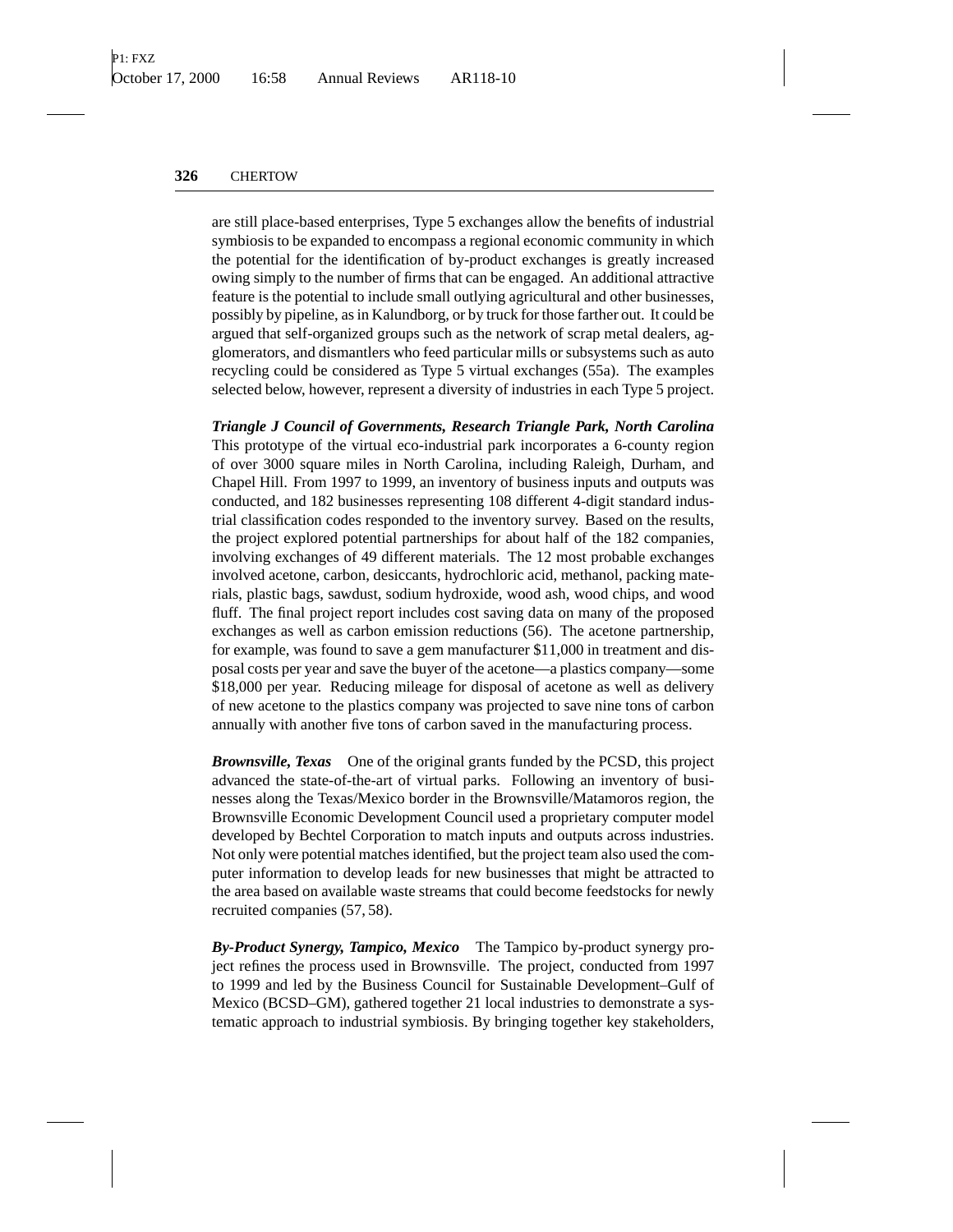the input and output inventories were conducted in a timely way through mutual agreement. The Bechtel model was used to identify matches, as were face-toface meetings with participants. Thirteen synergies became the focus for further investigation chosen, in part, because they had relatively short timeframes for implementation (59). A spin-off company of the BCSD-Gulf Coast, Applied Sustainability, conducted a similar project in Alberta, Canada in 1998 and 1999 with 15 sponsoring companies and identified 25 possible synergistic opportunities among Alberta's natural resource, energy, forest products, and oil sands companies (60).

### **TOOLS AND APPROACHES**

The examination of these 12 sample industrial symbiosis projects representing four material exchange types yields a general understanding of useful tools and approaches. These are discussed below, also drawing on other project examples as appropriate. Three tools described are input-output matching, stakeholder processes, and materials budgeting. Different approaches include the extent to which a project is stream-based or business-based, and whether the eco-industrial park begins with new or existing operations.

#### **Input-Output Matching**

The first significant tool is one that helps to match inputs and outputs of various entities that could potentially participate in industrial symbiosis. The Triangle J, Brownsville, and Tampico projects are notable for systematically collecting input and output data of local companies and using the results to make links across industries. A research project at the U. N. University through the Zero Emissions Research Initiative has examined computer aided modeling, design, and optimization of zero emissions industrial clusters (61). In addition to the Bechtel computer model, by 1998, the US EPA had commissioned its own input/output matching models known as FaST (Facility Synergy Tool), DIET (Designing Industrial Ecosystems Tool) and REaLiTy (Regulatory, Economic, and Logistics Tool) (62). These models are planning tools that allow a community to investigate what mix of specific types of industries might support industrial symbiosis.

Developed for the US EPA by Industrial Economics, Inc., FaST is a database of industry profiles describing typical inputs and outputs of specific types of facilities such as a hospital or dairy farm. It also has a data input screen and search mechanism to identify possible input/output matches among facilities. DIET allows scenario analysis of different combinations of facilities. It includes a linear programming optimization model that allows the planner to optimize environmental, economic, or employment objectives and to change the relative weights of each. ReaLiTy helps sort out regulatory hurdles that are likely to be confronted depending upon the actual materials chosen for exchange. A geographic information system component has been used to locate businesses throughout targeted areas. A caveat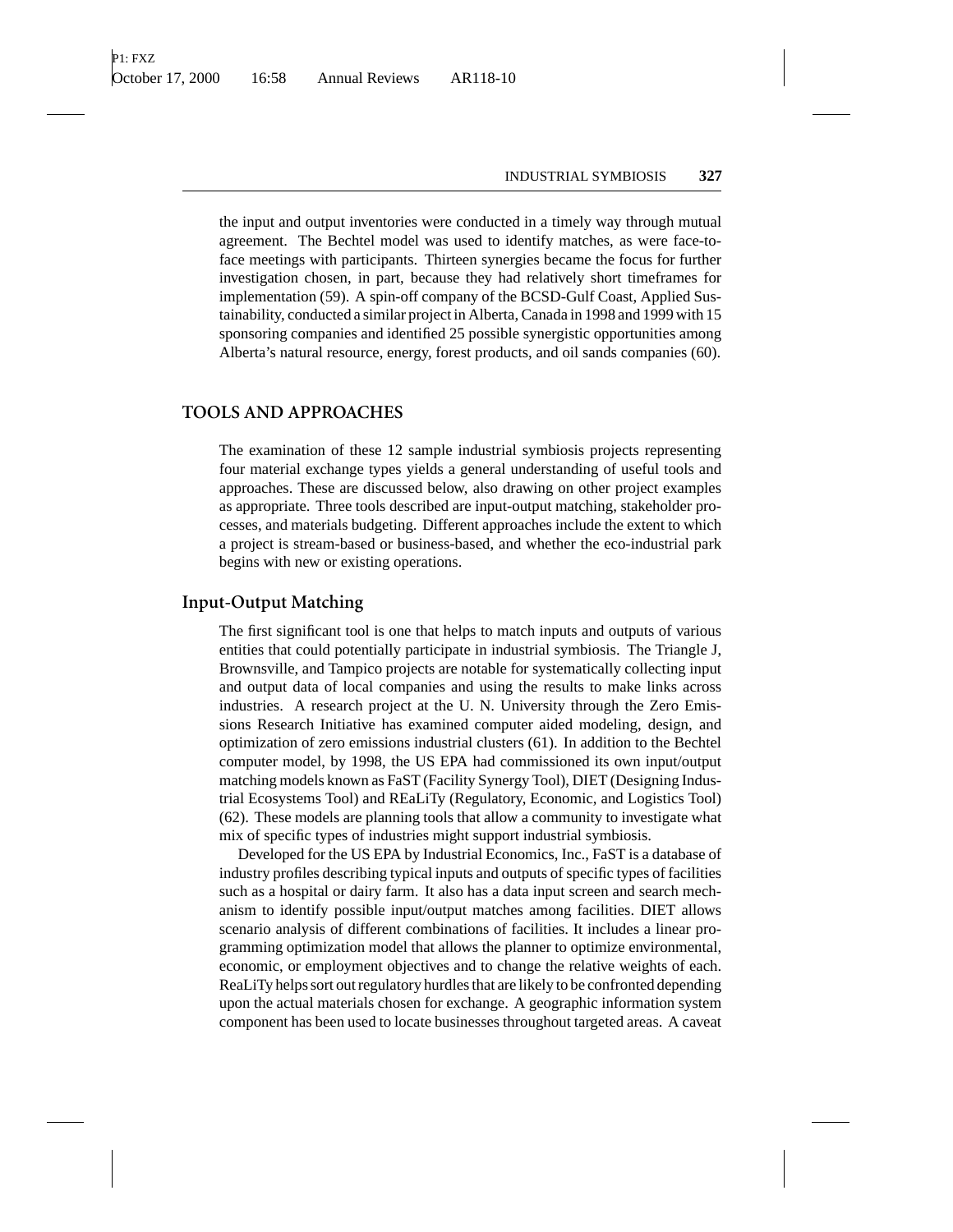on these models, however, is that they can overemphasize idealized "what if " scenarios with little recognition of the time-consuming and frustrating processes involved in attracting any business, let alone the perfect suite of symbiotic partners.

## **Stakeholder Processes**

It would be difficult to underestimate the complexity of developing multi-party relationships where the advantages to each party are not necessarily well understood. Therefore, a broad array of community involvement techniques and methods of achieving "buy-in" from participants is warranted in eco-industrial park projects. The Londonderry project was guided by a representative advisory committee and assembled many diverse potential stakeholders when it held a design charette, organized to seek input on what an eco-industrial park should look like in the local context. Cape Charles, Virginia, had a charette led by William McDonough & Associates and came up with the "Cape Charles Principles" that guided its development. Whether and how to pursue specific covenants and conditions as a type of deed restriction could become the subject of stakeholder meetings, and this topic is taken up in a handbook produced by Cornell University (63). Applied Sustainability has gathered experience convening stakeholders from business and government in its efforts to create by-product synergy in Tampico and Alberta. An economic analysis of the Brownsville project performed by Research Triangle Institute observed that because so much needs to be known about what are often the proprietary practices of companies, "the success of the eco-industrial park requires that members are open to depending on each other" (57, p. 27). Part of the success of Kalundborg has been attributed to "the short mental distance" among stakeholders there (64).

## **Materials Budgeting**

Another tool that could be used more extensively is the materials budget used to map material and energy flows through a chosen system. The example of Styria, Austria, described above, determined the existence of an extensive network by tracking material flows. Formally, in industrial ecology, materials budgets embrace the concepts of reservoirs, where a material is stored; flux, which is the amount of material entering or leaving a reservoir per unit time; and sources and sinks, which are rates of input and loss of specific materials entering or leaving a system (2). In the study of the flow of computers through the Yale industrial ecosystem, a materials budget was developed showing that an estimated 4500 computers entered the university each year (not counting units personally owned by students), yet only 250 were known to be exiting the system through recycling and donations to other organizations. Because materials budgeting requires that each flow be identified and accounted for, and because computers last for several years, most were estimated still to be in use. Based on a user survey, however, a fifth of outdated computers (estimated as high as 1000 units) were thought to have become "closet fill"—neither recycled nor disposed, but tucked away in cubbies and closets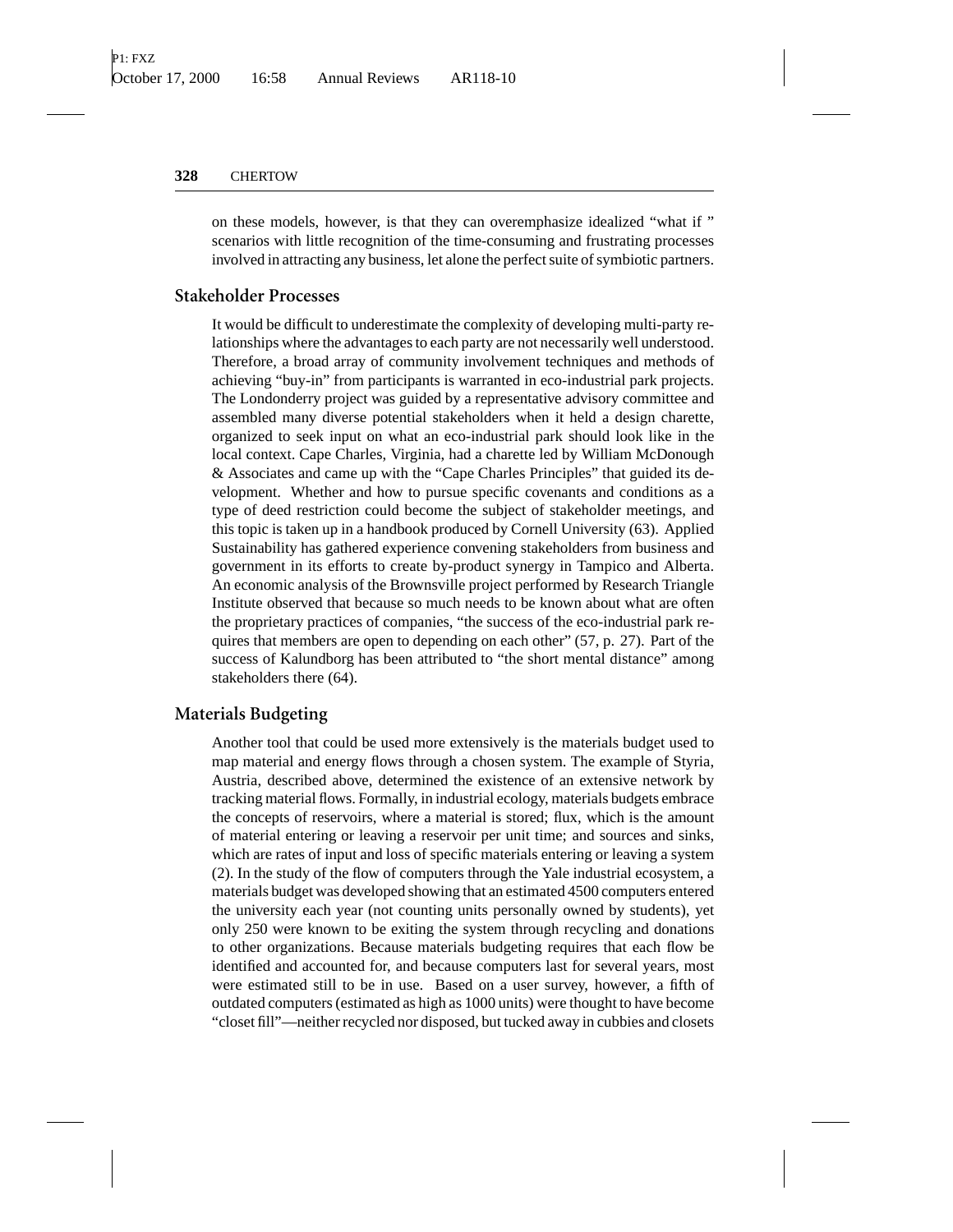throughout the university (42). The materials budget can be a basic building block of an industrial symbiosis analysis.

## **Stream-Based or Business-Based**

Whether companies or material/water/energy streams come first in planning industrial symbiosis is a bit of a chicken or egg situation: on the one hand, there are no flows without companies; on the other hand, neither does a gathering of companies alone assure symbiosis. Some projects, however, are by their nature more business-based; that is, they begin with a developer seeking tenants in the hope that the interested companies will fit the industrial symbiosis or eco-industrial park model. Particularly with a private developer, as in Londonderry, New Hampshire, the developer's top priority is occupancy in order to begin the flow of monthly payments to finance project costs. The stream-based approach, captured in the EPA DIET and FaST models, presents a more idealistic vision of planning an industrial symbiosis from the beginning. Linkages are made based on the flow of specific physical resources through an eco-industrial system. Similarly, the approach pursued in the Type 5 virtual parks is to look for streams across businesses.

The preferred model would combine these two approaches, where businesses are proposed as tenants based on streams. This is the approach being pursued by the Red Hills EcoPlex. The master plan for the project identified primary target industries based on flows, including intensive aquaculture, hydroponic greenhouses, poultry processing, and compressed kenaf fiber panel manufacturing (65).

## **New or Existing Operations**

Another key difference in approach is whether the planned project relies on new or existing elements. The Londonderry project was based on the town's acquisition of a 100-acre greenfield site. This site is adjacent to existing businesses, in particular, Stonyfield Farm, Inc., but relies on new development. Another greenfield site is the Red Hills EcoPlex. These two projects are examples of starting, more or less, from scratch.

Industrial symbiosis, however, need not entail this level of new development. Kalundborg, famously, did not spring from its creator fully formed, but evolved as a series of bilateral linkages over 30 years. The Burnside Industrial Park in Nova Scotia has been in existence for over 25 years. A proposed brownfield project in Dallas is based around a landfill. Mixing new and existing facilities is another way to maximize opportunities from industrial symbiosis.

#### **KEY QUESTIONS**

The projects described here illustrate that there is enormous potential for environmental improvement through industrial symbiosis in ways such as increasing energy efficiency through cogeneration and by-product reuse, recycling gray water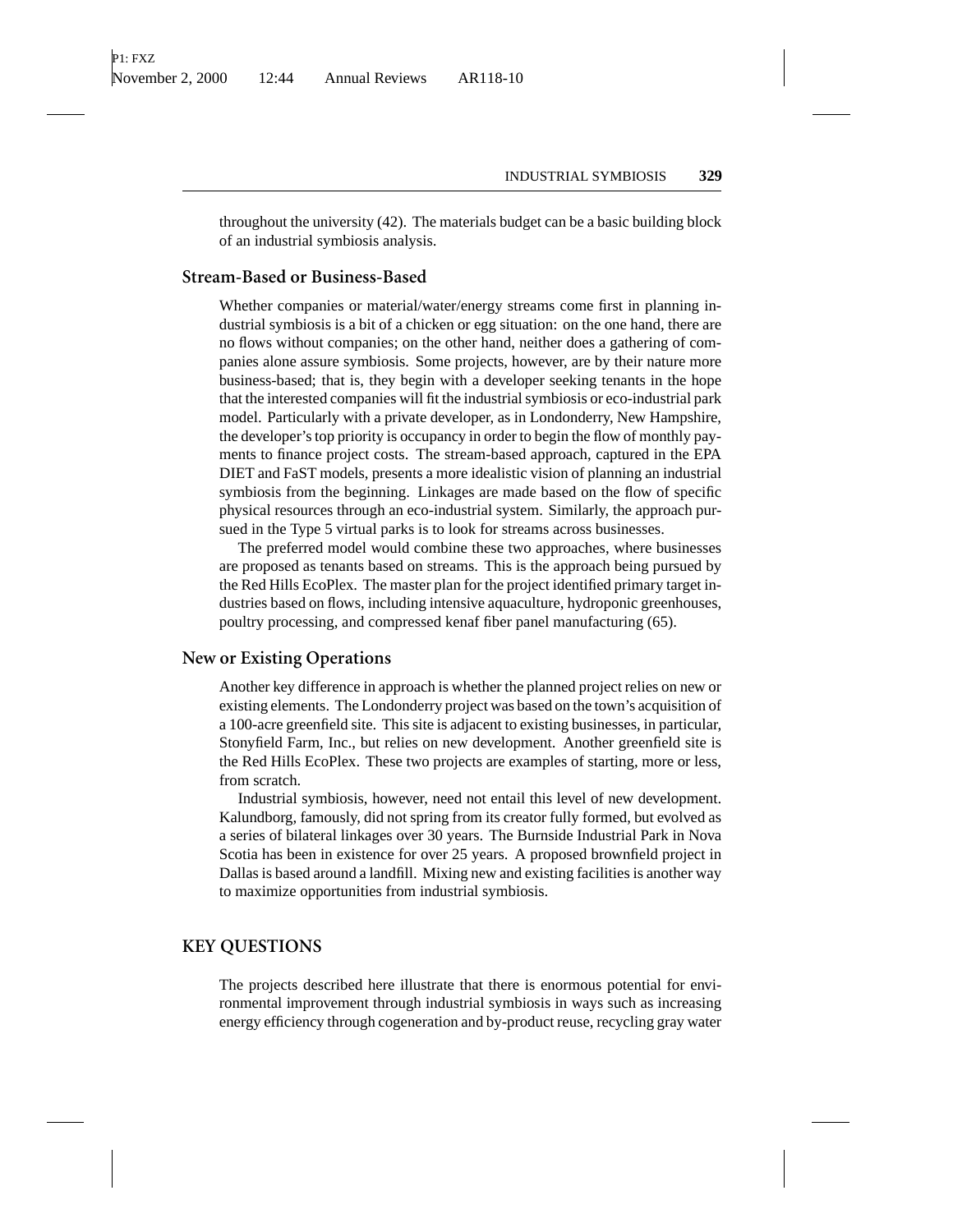to achieve overall reduction in drawdowns, recovering solvents, and reusing many, diverse residue streams that need not be rejected as wastes. Other nonmaterialbased linkages such as jointly planning transportation networks, sharing office, information, or security services, or less formal exchanges, may precede industrial symbiosis, laying the groundwork for cooperation, or may follow it, in the case in which early collaboration was based on physical flows. Given these advantages, one might ask why more companies are not engaged in these types of projects.

#### **The Usual Suspects**

First of all, there are the usual business reasons industrial symbiosis projects might not be attractive, based on barriers any venture faces: risk, finance, mobility of capital, or the availability of higher pay-back options elsewhere. In general, as Ehrenfeld & Gertler point out, the case for industrial symbiosis is unconvincing when there are not large, continuous process waste streams (64). Reliable research is clearly needed on the basic economics of symbiosis. If energy or water or waste disposal are but a small percentage of operating costs, these reasons alone will not cause the formation of eco-industrial parks. Neither can there be set heuristics about when symbiosis makes sense because of the enormous variability in ecological as well as economic conditions. For example, fresh water could be scarce at one site and abundant at another. As with all environmental projects, particulars are site-specific and the role of regulation is ubiquitous, both in promoting and obstructing progress, and must be carefully considered in nontraditional development projects.

#### **The Question of Scale**

A first-order consideration is whether there is sufficient flow of materials to make industrial symbiosis worthwhile. In a project designed from scratch, quantities could be carefully designed to match the required scale. However, this could prove more difficult when working with existing facilities. A project investigated at Yale, which included three steel companies and two chemical companies in reasonable proximity, makes this clear. Together, these firms had significant amounts of metal scrap, some 18 million pounds per year, but it was still an order of magnitude below the tonnage needed to feed a mini-mill. Neither did the types of metal scrap match across the three participating plants. The investigating team recognized that

existing businesses are limited in the quantity of materials that they can provide to residue processors or purchase from new suppliers. It is questionable whether these transactions will be sufficient as to merit the siting of a new facility ... If these barriers cannot be overcome, the viability of eco-industrial park development may be dependent upon shrinking the minimum efficient scale of target industries (66, p. 40).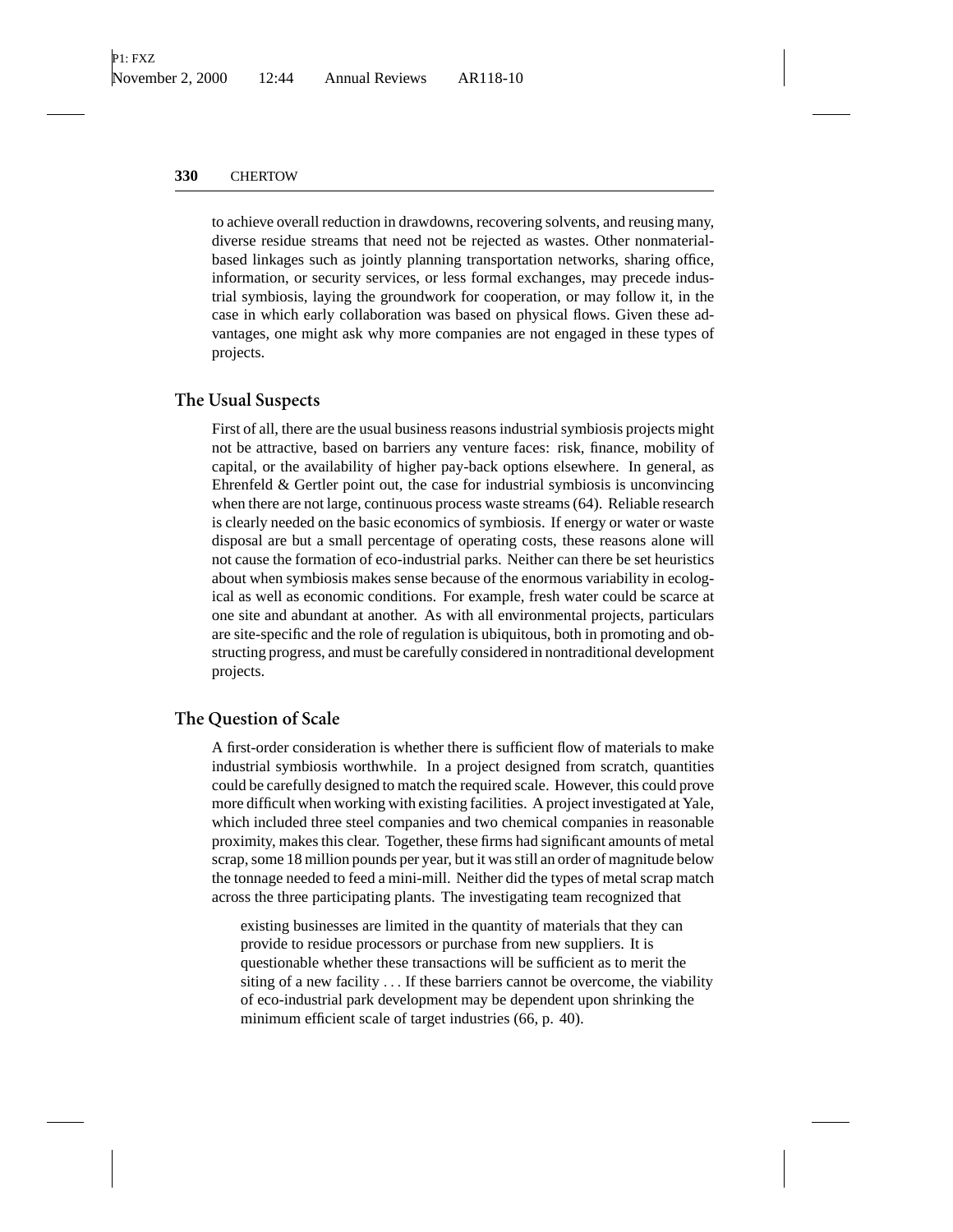# **Pollution Prevention versus Industrial Ecology**

Industrial symbiosis raises the question of whether the desire to reuse waste streams comes at the expense of adhering to pollution prevention principles calling for the elimination of waste at the front end of the process. The same arguments could be applied to over-supply of water or energy, thus discouraging conservation. Also, do eco-industrial parks favor older, dying industries and keep them going rather than fostering a new generation of clean technology? Overall, industrial symbiosis could potentially discourage companies from updating their systems, plant, and equipment, substituting, instead, the veil of interdependence.

At the first level of analysis, it is reasonable to assume that companies will do what is in their economic interest. If, through incremental improvements or through broader scale process redesign, a company can eliminate waste in a costeffective manner, then it will. In this sense, pollution prevention comes first. It is plausible, however, that the opportunity for symbiosis might make the proposed process improvement fall lower in priority in a company's capital outlay scheme, in which case the company's own economic decision-making might favor the symbiosis over pollution prevention.

Interestingly, recent experience in Kalundborg reinforces that the needs of the individual companies are of central concern. Over the last several years Kalundborg's Statoil Refinery has doubled its capacity based on North Sea claims, the Asnaes Power Station has switched from coal to a new fuel, orimulsion, for half of its 1500 MW of capacity to comply with mandated  $CO<sub>2</sub>$  reduction, and the pharmaceutical plant has eliminated some product lines and increased others. Although each individual business change alters the make-up of the industrial symbiosis, they have not, collectively, diminished the spirit of it. In the case of the gypsum board plant, the changes have made the benefits stronger. Because the power station now burns more sulfur and less carbon, more calcium sulfate is recovered from the flue gas desulfurization system and is available for raw material to make gypsum board. Like most large industrial operators, the pharmaceutical plant management must meet annual continuous improvement goals in many areas, including established percentages for waste reduction (J. Christensen, personal communication).

An industrial ecology perspective offers another cut at the issues raised above. Is waste a waste or an unused raw material? Industrial ecology, by demanding a systems approach, gives due consideration to each step and stage of process development to optimize material and energy flows. In some, or even most cases, reduction of a waste stream may be called for; in others, using a particular stream to feed another business may be optimal, depending on related logistics, economic considerations, and the state of technology. The analytic question is straightforward: which configuration leads to the lowest level of environmental damage at a given level of economic output?

Architect/designer William McDonough and chemist Michael Braungart also question current practice by asking whether eco-efficiency is a viable strategy. Successive 10% reductions, following Zeno's Paradox, never get you to zero,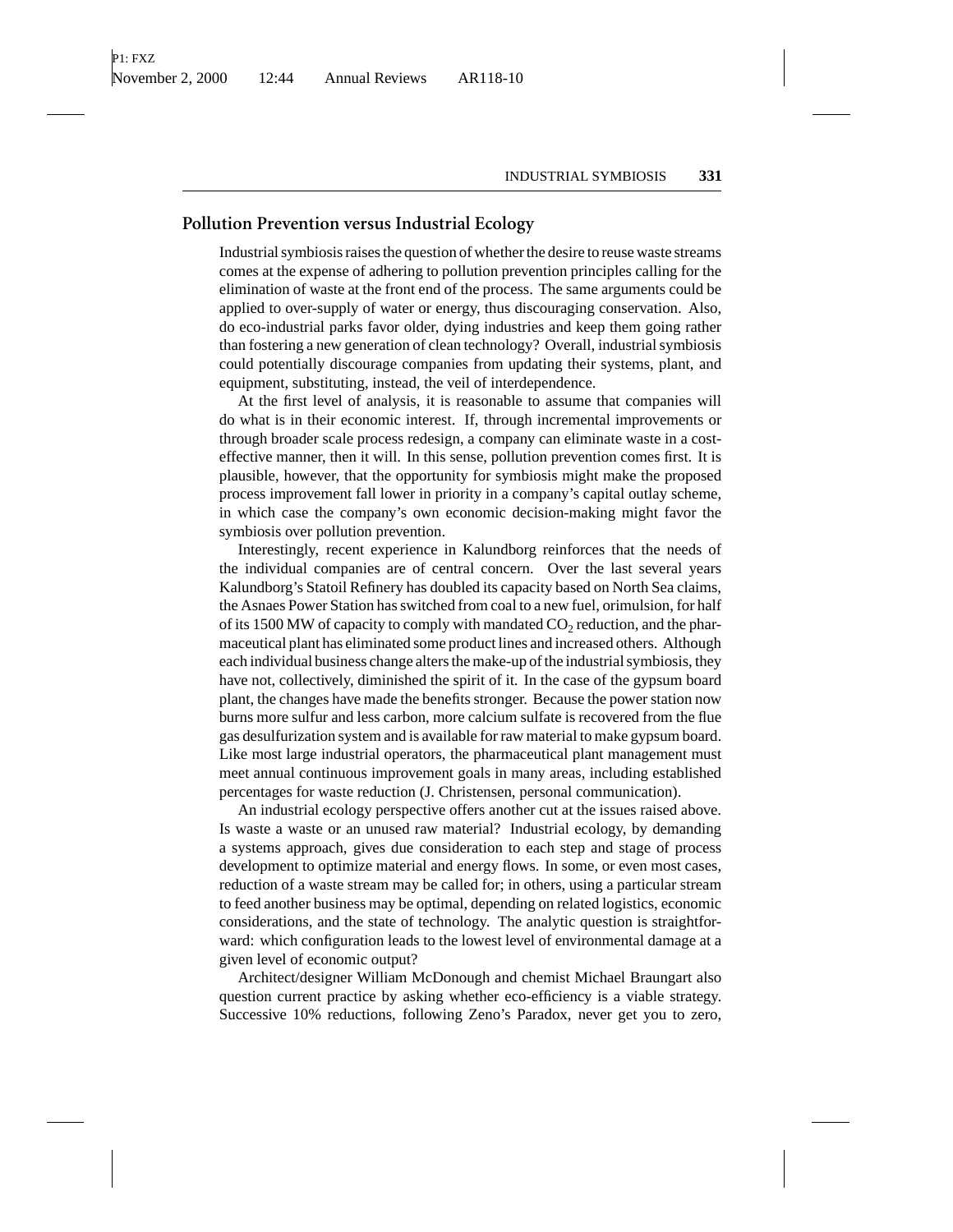and certainly not to the goal the authors establish of regeneration rather than depletion. McDonough & Braungart make the point that nature itself does not seek efficiency as a goal; for example, plants may spawn thousands of seeds, but only a few germinate. Thus, they refer to nature's bounty not as eco-efficiency but as eco-effectiveness—"highly industrious, astonishingly productive and creative" (67 p. 86). By analogy, it is reasonable to conclude that industrial symbiosis may not appear to be an eco-efficient solution in every case, but it may often be an eco-effective one.

#### **Industrial Symbiosis and Development**

A review of the projects discussed above reinforces the critical importance of the private sector in industrial symbiosis. Although private actors need not be the initiators, they clearly must be committed to the implementation of industrial symbiosis because, in most instances, the industrial symbiosis flows either belong to private actors or will be shared with them in the case of municipal wastewater linkages. This is where the perseverance of "business as usual" presents a significant barrier. Many of the costs and benefits of industrial symbiosis fall first to private actors and then to the community at large. Whether the private actors can appropriate sufficient benefit from environmental gains is a challenge to industrial symbiosis. As a practical matter, all significant development projects take a long time and a lot of effort. This is compounded with eco-industrial park projects by the need for multi-party planning and coordination and the attendant transaction costs. Indeed, even explaining industrial symbiosis—the educational component—is arduous because industrial symbiosis is not business as usual, and requires a significant change to dominant, rugged individualist mental models.

# **WHERE DO WE GO FROM HERE: Three Evolutionary Approaches**

Two key elements of sustainability are cooperation and perseverance. Currently, interest in eco-industrial parks is running high, from industrial clusters of brewers and cement manufacturers in Japan (68) to government planning in the Philippines (69), to sustained Canadian emphasis (33) and global curiosity. To date, however, few eco-industrial parks have broken ground. The most significant conclusion of this review of industrial symbiosis projects reinforces what was experienced in Kalundborg: cooperation develops over time. It can possibly be sped up through information sharing and effective stakeholder processes, but it cannot happen all at once. Therefore, evolutionary approaches are key, and three emerged from this research. Sometimes overlapping, they are presented here to offer ways to propel industrial symbiosis forward.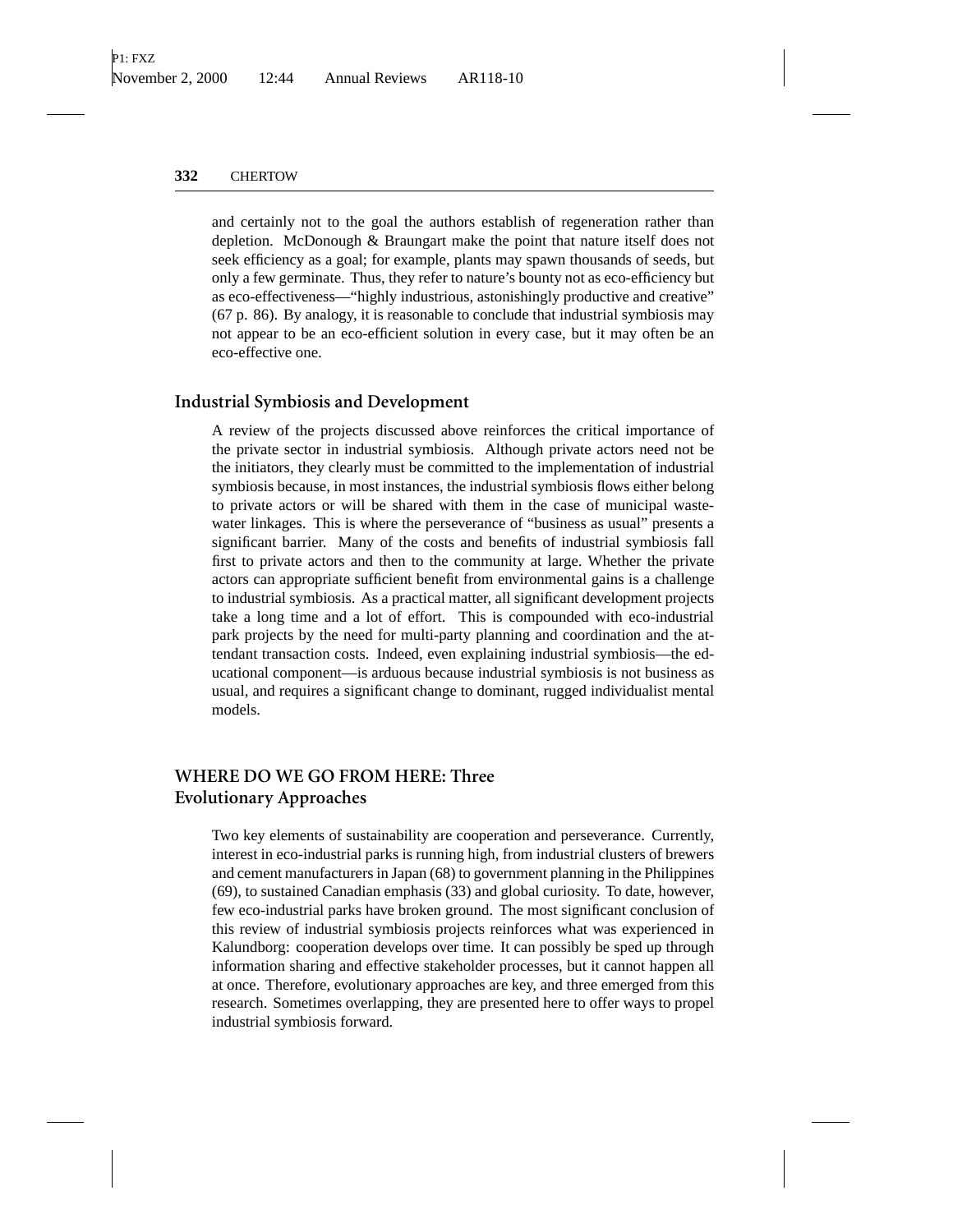## **Approach One**

Great promise lies in projects where some type of material or energy exchange already exists. Often called "green twinning," or "by-product synergy," it is much easier to identify and implement one exchange, such as cogeneration in the Londonderry project, and then use it to springboard other exchanges. Indeed, there are hundreds, if not thousands, of instances of green twinning in the United States alone, enough to convince many business leaders that this is not novel or risky, but a proven means of maximizing productivity. Each can be viewed as the initial stage of broader industrial symbiosis. The first by-product synergy project of the BCSD–GM was to work with Chaparral Steel and its related company, Texas Industries, which resulted in a new patented process to add slag from the steel plant to the raw material cement mix of Texas Industries (70). As a result, cement production has increased 10% and energy consumption has dropped more than 10%. The value of the slag increased 20 times over the previous market price offered by road contractors, and landfill costs have dropped significantly. Moreover, the twinning has led to additional by-product reuse including baghouse dust and automobile shredder residue.

#### **Approach Two**

Alternatively, pre-existing organizational relationships and networks can be the beginning of industrial symbiosis. In Kalundborg, companies became partners to meet a common need to find a surface water source. From this relationship, other symbiotic ideas emerged. The Tampico project relied on an existing industry association in the Tampico–Ciudad Madero–Altamira region that already included 18 of the 21 businesses choosing to participate in the demonstration project there. The report notes that the project was able to take advantage of the association's structure and relationships (59). Sustainable Boston is working to develop industrial symbiosis concepts with well-established community agencies such as the Asian Community Development Corporation and the Medical Academic and Scientific Community Organization, which represents Boston's extensive hospital/medical network.

## **Approach Three**

A third evolutionary approach has been dubbed "the anchor tenant model." Just as shopping malls are built around several large department stores that anchor the commercial development within, one or two large industries can provide the same critical mass for an eco-industrial park. Power plants are the anchors for many proposed projects, including the Red Hills EcoPlex and the Londonderry project. This concept is very important, given the restructuring in the electricity industry, because every new power plant could become the anchor tenant of a surrounding eco-industrial park (71). A resource recovery plant was the proposed anchor of an inter-industry collaboration in Arecibo, Puerto Rico (55). An existing nuclear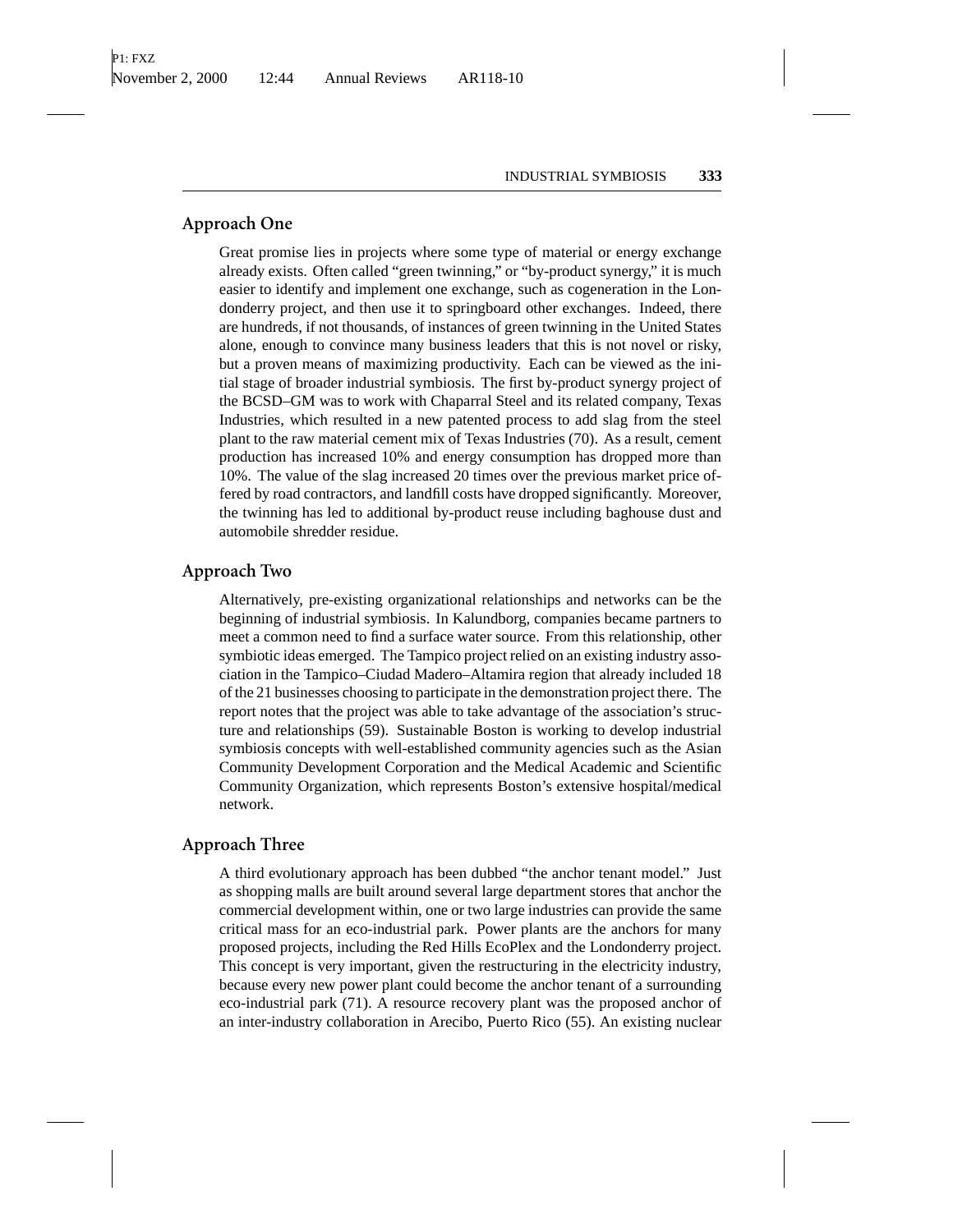plant anchors the Bruce Energy Centre in Tiverton, Ontario, which incorporates six additional companies to take advantage of waste heat and steam generation from the plant. The companies include a hydroponic greenhouse company, a food processor, and a manufacturer of commercial alcohols (72).

### **THE FUTURE**

As eco-industrial parks move from planning to implementation, learning will greatly increase. Much variety and experimentation will shed light on what works and what doesn't, what the largest risks are, how regulatory hurdles can be overcome, what can be financed, and what is most environmentally beneficial. On the one hand, the form could splinter into specific industry clusters around key materials such as plastics or around wastes and recycling as in the Cabazon Resource Recovery Park in southern California begun by the Cabazon Band of Mission Indians (73). On the other hand, broader visions could prevail that combine eco-industrial parks with new urbanism trends in residential development such as at Mesa del Sol, New Mexico, or Coffee Creek, Indiana. The Japanese Central Government and the Ministry of Trade and Industry have designated several "eco-towns" to promote environmentally friendly practices such as zero-emissions and material exchanges (41a).

Conceivably, the private sector could grab hold of industrial symbiosis as a logical extension of resource productivity. Governments could latch onto ecoindustrial parks as another way to redevelop brownfields. The roles of various public and private actors will sort themselves out over time. Of course, industrial symbiosis could also go in directions not now discernable. Over the past 30 years it has become unthinkable to pollute openly and aggressively in many parts of the world. Perhaps 30 years from now it will be just as unthinkable to use a resource only once or to overlook an opportunity for mutually beneficial symbiosis.

#### **ACKNOWLEDGMENTS**

Thanks go to Reid Lifset, Rob Klee, Michelle Portlock, Roger Williams, and Majorie Huang for their help in preparing this paper.

#### **Visit the Annual Reviews home page at www.AnnualReviews.org**

#### **LITERATURE CITED**

- 1. Deleted in proof
- 2. Graedel T, Allenby B. 1995.*Industrial Ecology.* Englewood Cliffs, NJ: Prentice Hall
- 3. Miller GT. 1994. *Living in the Environment.* Belmont, CA: Wadsworth. 8th ed.
- 4. Rocky Mountain Inst. 1998. *Green Development: Integrating Ecology and Real Estate.* New York: Wiley & Sons
- 5. The Ind. Dev. Counc. Kalundborg Region. Undated. *Industrial Symbiosis—Exchange*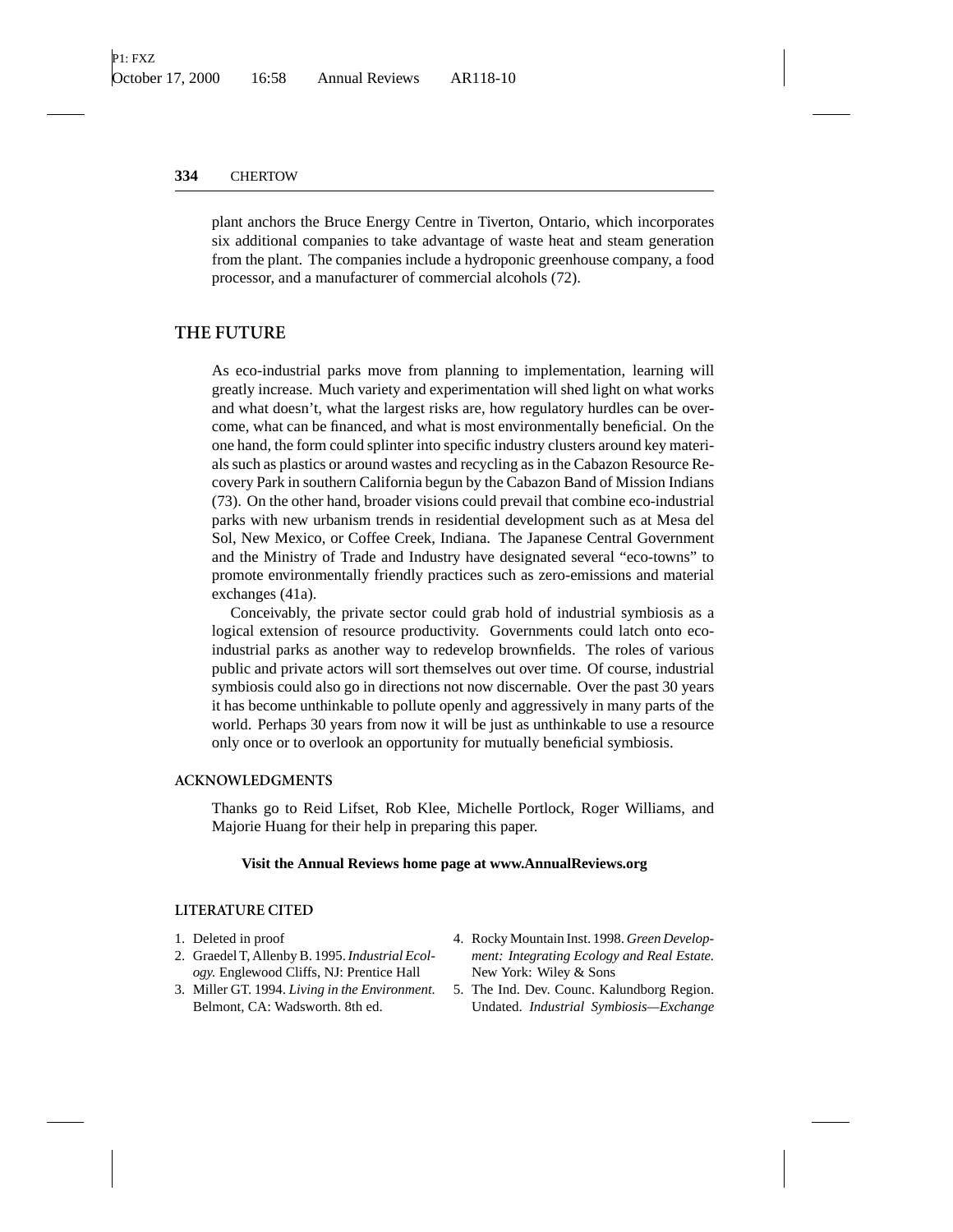*of Resources.* Kalundborg, Denmark: Ind. Dev. Counc.

- 6. Deleted in proof
- 7. Engberg H. 1993. *Industrial Symbiosis in Denmark.* New York: New York Univ., Stern Sch. Bus.
- 8. Knight P. 1990. A rebirth of the pioneering spirit. *Financial Times* Nov 14:15
- 9. Barnes H. 1992. Fertile project exploits recycled wastes. *Financial Times* Oct. 8
- 9a. Christensen J. 1992. *The Industrial Symbiosis in Kalundborg*, *Denmark.* Presented at Int. Ind. Conf. Sustainable Dev., Rio de Janeiro
- 10. Kneese A, Sweeney J. 1985. *Handbook of Natural Resource and Energy Economics*, Vol. 1. New York: Elsevier
- 11. Piore M, Sabel C. 1984. *The Second Industrial Divide.* New York: Basic Books
- 12. Krugman P. 1991. Increasing returns and economic geography. *J. Polit. Econ.* 99(3):483–99
- 13. Porter M. 1998. Clusters and the new economics of competition. *Harvard Bus. Rev.* Nov-Dec:77–90
- 14. Pearce DW, ed. 1992. *IT Dictionary of Modern Economics.*Cambridge, MA: MIT Press. 4th ed.
- 15. Kassinis GI. 1997. *Industrial reorganization and inter-firm networking in search of environmental co-location economies.* PhD dissertation. Princeton Univ., Princeton, NJ
- 16. Peddle MT. 1993. Planned industrial and commercial developments in the United States: a review of the history, literature, and empirical evidence regarding industrial parks and research parks. *Econ. Dev. Q.* 7(1):107–24
- 17. UN Environ. Programme Ind. Environ. 1997. *The Environmental Management of Industrial Estates.* Paris, Fr.: Hermione
- 18. Frosch RA, Gallopoulos NE. 1989. Strategies for manufacturing. *Sci. Am.* 266:144– 52
- 19. Ayres R. 1989. Industrial metabolism. In *Technology and the Environment*, ed. JH

Ausubel, HE Sladovich, pp. 23–49. Washington, DC: Natl. Acad. Press

- 20. Lifset R. 1997. A metaphor, a field, and a journal. *J. Ind. Ecol.* 1(1):1–3
- 21. Erkman S. 1997. Industrial ecology: an historical view. *J. Clean. Prod.* 5(1-2):1– 10
- 22. Wallner H, Narodoslawsky M. 1996. Evolution of regional socio-economic systems toward "islands of sustainability." *J. Environ. Syst.* 24(3):221–40
- 23. Wallner HP, Narodoslawsky M, Moser F. 1996. Islands of sustainability: a bottom-up approach towards sustainable development. *Environ. Plan.* 28:1763–78
- 24. Schwarz E, Steininger K. 1995. The industrial recycling-network enhancing regional development. *Res. Memo. No. 9501*, April. Graz, Austria: Dept. Econ., Univ. Graz
- 25. Korhonen J, Wihersaari M, Savolainen I. 1999. Industrial ecology of a regional energy supply system: the case of Jyvaskyla region. *J. Greener Manage. Int.* 26:57–67
- 26. Carr AJP. 1998. Choctaw Eco-Industrial Park: an ecological approach to industrial land-use planning and design. *Landsc. Urban Plan.* 42:239–57
- 27. Boyle CA, Baetz BW. 1997. A prototype knowledge-based decision support system for industrial waste management: II. Application to a Trinidadian industrial estate case study. *Waste Manage.* 17(7):411–28
- 27a. Keckler SE, Allen DT. 1999. Material reuse modeling: a case study of water reuse in an industrial park. *J. Ind. Ecol.* 2(4):79–92
	- 28. Nemerow NL. 1995. *Zero Pollution for Industry: Waste Minimization Through Industrial Complexes*. New York: Wiley
	- 29. Côté R, Ellison R, Grant J, Hall J, Klynsta P. et al. 1994. *Designing and Operating Industrial Parks as Ecosystems.* Rep. Proj. "The Industrial Park as an Ecosystem," Dalhousie Univ., Sch. Resour. Environ. Stud., Halifax, Nova Scotia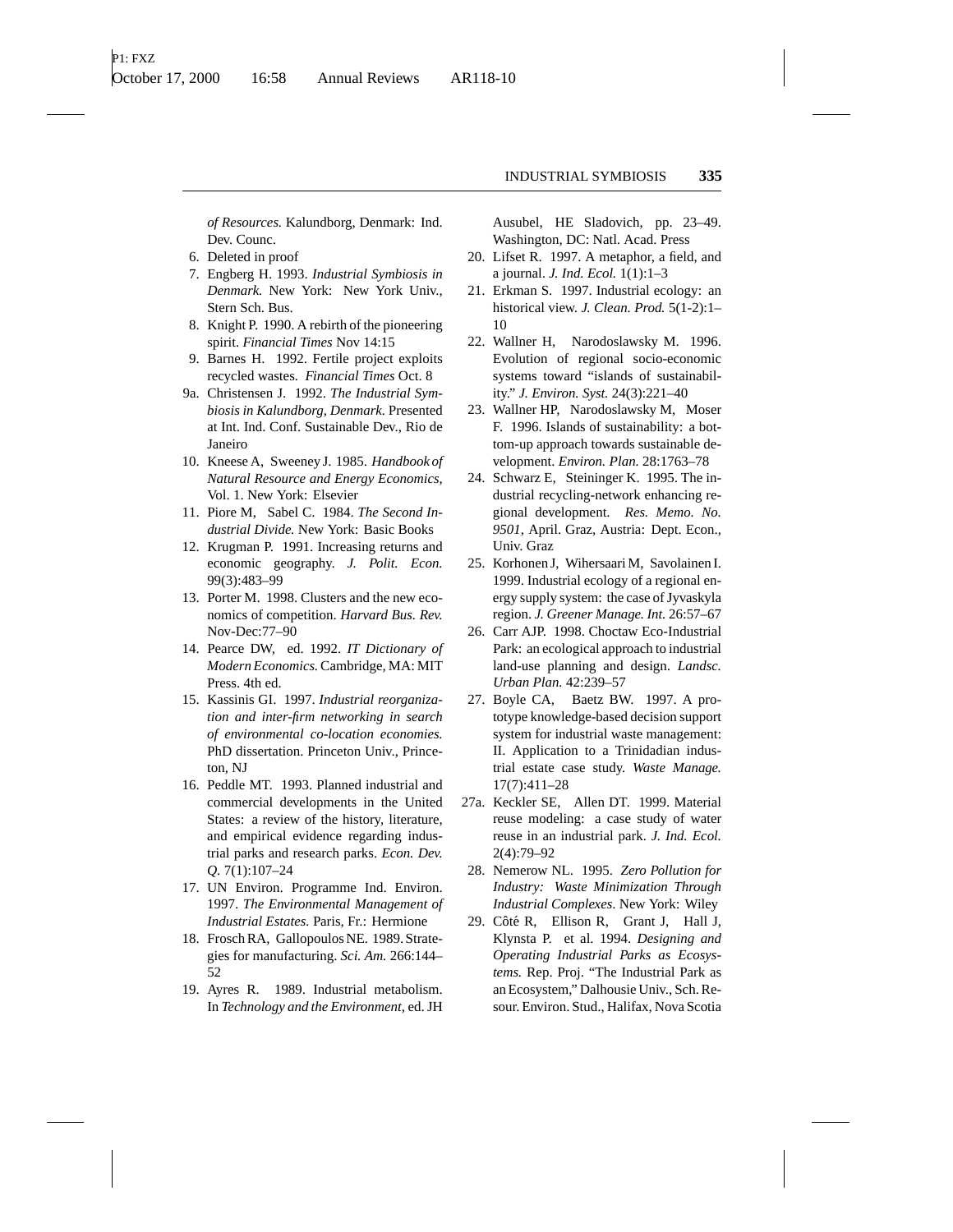- 30. Lowe EA, Moran SR, Holmes DB. 1995. *Fieldbook for the Development of Eco-Industrial Parks. Draft Report*. Oakland, CA: Indigo Dev. Co.
- 31. Bus. Counc. Sustainable Dev., Gulf of Mexico. 1997. *By-Product Synergy: A Strategy for Sustainable Development—A Primer*. Austin, Texas: Bus. Counc. Sustainable Dev., Gulf of Mexico
- 32. Pauli G. 1995. Zero emissions: the new industrial clusters. *Ecodecision* Spring:26–29
- 33. Environ Can. 1997. *Opportunities for Eco-Industrial Parks in Canada: Summary of Case Studies*. Canada: Mimeo
- 34. Gertler N, Ehrenfeld J. 1994. *Industrial Symbiosis in Kalundborg: Development and Implications.* Program Technol., Bus., Environ. Work. Pap, MIT, Cambridge, MA
- 35. Gertler N. 1995. *Industrial ecosystems: developing sustainable industrial structures.* Master's thesis. MIT, Cambridge, MA. 59 pp.
- 36. President's Counc. Sustainable Dev. 1997. *Eco-Industrial Park Workshop Proc., Oct. 17–18, 1996, Cape Charles, VA*
- 37. Cornell Work Environ. Program. 1999. http://www.cfe.cornell.edu/wei
- 38. Lowe EA, Moran SR, Warren JL. 1997. *Discovering Industrial Ecology: An Industrial Briefing and Sourcebook*. Columbus, OH: Battelle Press
- 39. Chertow MR. 1999. Industrial symbiosis: a multi-firm approach to sustainability. *Proc. Int. Conf. Greening Ind. Network, 8th, Chapel Hill, N. Carol*.
- 40. Klee RJ, Williams R. 1999. *Emerging International Eco-Industrial Projects; Casebook: Asia, The Pacific and Africa*. Rep. USEPA Off. Policy, Plan. Eval., Washington, DC
- 41. Ebara Corp. Comprehensive Environmental Engineering Enterprise. Ebara. Mimeo
- 41a. Morikawa M, Teran J. 2000. *Eco-*

*Industrial Park Projects in Japan.* Student pap. submitted for FES 501: Ind. Ecol., Sch. For. Environ. Stud. Yale Univ., New Haven, CT

- 42. Campbell S, Kakizawa Y, Meyer E, Rapten K. 1998. *Yale University Electronics Recycling.* Student pap. submitted for FES 501: Ind. Ecol., Sch. For. Environ. Stud. Yale Univ., New Haven, CT
- 43. Bequette F. 1997. A Waste-Free Farm. *UNESCO Courier*. Sept:44–46
- 44. Kane H. 1997. Eco-Farming in Fiji. *World Watch*, July/Aug:29–34
- 45. Klee R. 1999. Zero waste in paradise. *BioCycle* 40(2):66–67
- 46. Integrated Biosyst. Home Page. *UNU/ ZERI*. www.ias.unu.edu/proceedings/ icibs/ibs/ibsnet/
- 47. Block D. 1998. Ecoindustrial parks are ready to take off. *In Bus*. Sept/Oct: 18– 20
- 48. Deleted in proof
- 49. Bynum B. 1999. Mississippi: the climate's just right for business. Spec. Advert. Sect. *Forbes*. July
- 50. Deleted in proof
- 51. *Power Mag*. 1998. Red Hills goes green: large CFBs to anchor eco-industrial park
- 52. Côté R. 2000. It's not waste until it's wasted. *Altern. J.* 26:32–37
- 53. Noronha J. 1999. *Scavengers and decomposers in an industrial park system: a case study of Burnside Industrial Park*. Master's thesis. Dalhousie Univ, Halifax, Nova Scotia
- 54. Ind. Symbiosis Inst. http://www.symbiosis.dk
- 54a. AES Corp. www.aesc.com/PR
- 55. Deutsch CH. 1999. Letting little go to waste. *NY Times*, Mar. 17
- 55a. Frosch RA, Clark WC, Crawford J, Sagar A, Tschang FT, Webber A. 1997. *The Industrial Ecology of Metals: A Reconnaissance.* pp. 1335–47. London, UK: Philos. Trans. R. Soc. London, Ser. A
- 56. Kincaid J. 1999. Industrial Ecosystem Development Project Report. Triangle J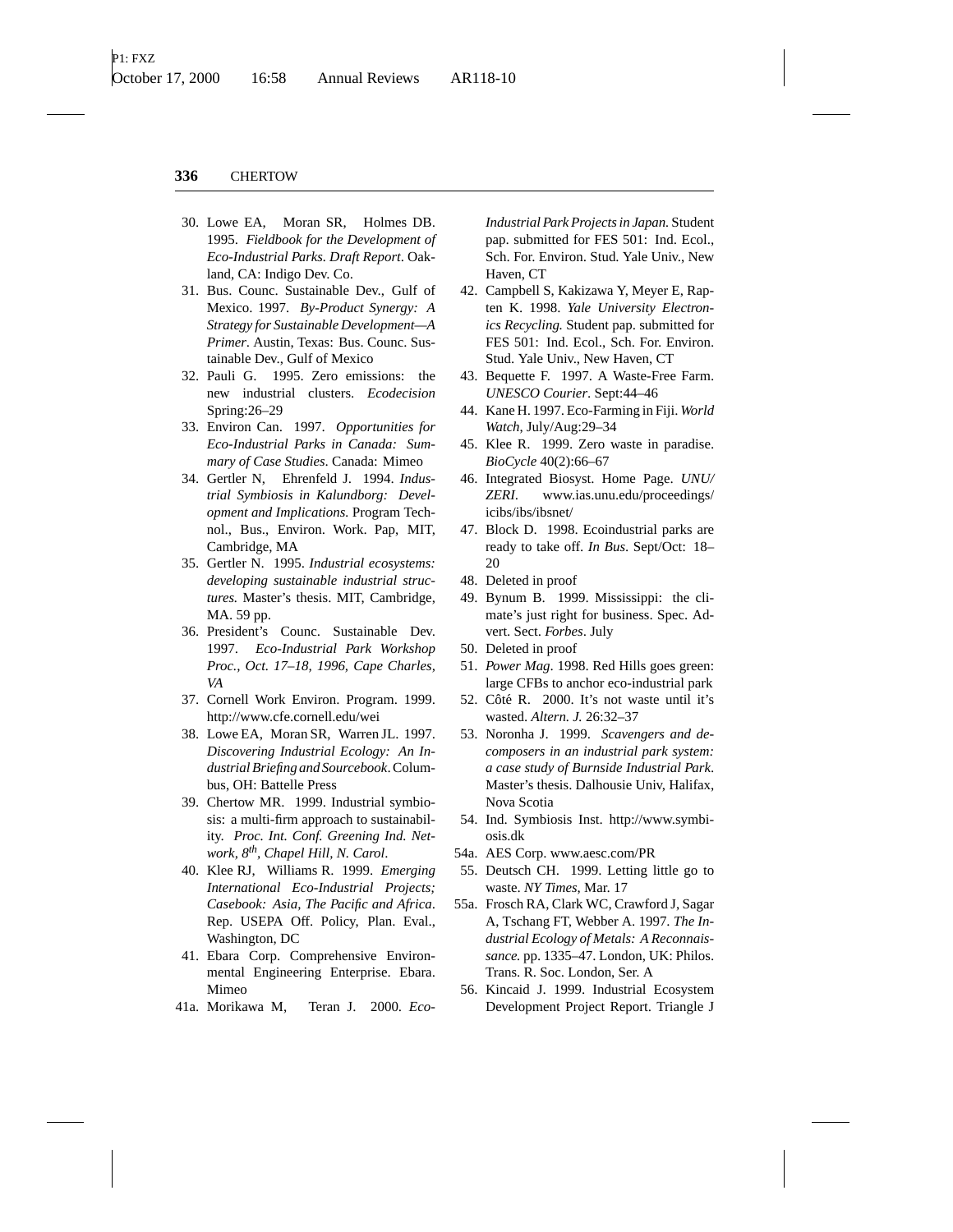Counc. Gov., Research Triangle Park, NC

- 57. Research Triangle Inst. *Eco-Industrial Parks: A Case Study and Analysis of Economic, Environmental, Technical, and Regulatory Issues*. wysiwyg:// 10/ http://www.rti.org/units/ssid/cer/parks. cfm
- 58. Border Inf. Solutions Network. www. bisn.org/ecopark.html
- 59. Bus. Counc. Sustainable Dev., Gulf of Mexico. 1999. *By-Product Synergy: The Tampico Project Status Report*. Austin, TX: Bus. Counc. Sustainable Dev., Gulf of Mexico
- 60. Appl. Sustain. 2000. *Alberta By-Product Synergy Project Report*. Austin, TX: Appl. Sustainability
- 61. UN Univ., Zero Emissions Res. Initiative. www.ias.unu/research˙prog/unuzeri/ research.html
- 62. US Environ. Prot. Agency. 1999. *Tools for Eco-Industrial Development Planning, Version 1.3*. US Environ. Prot. Agency, Urban Econ. Dev. Div.
- 63. Work Environ. Initiative. 1999. *Handbook on Codes, Covenants, Conditions, and Restrictions for Eco-Industrial Parks*. Ithaca, NY: Cornell Cent. Environ., Cornell Univ.
- 64. Ehrenfeld J, Gertler N. 1997. Industrial ecology in practice: the evolution of interdependence at Kalundborg. *J. Ind. Ecol.* 1(1):67–79
- 65. Arthur Anderson, Mississippi Energy Consult. 1999. Red Hills Power Project Master Plan
- 66. Johnson S, Stewart S, Tierney B, Walker A. 1999. *Wallingford Eco-Industrial Park*. Student pap. submitt. FES 501: Ind. Ecol., Sch. For. Environ. Stud. New Haven, Yale Univ.
- 67. McDonough W, Braungart M. 1998. The NEXT Industrial Revolution. *Atlantic Mon.* Oct:82–92
- 68. Kimura M, Taniguchi M. 1999. *Zero emission clustering: achieving zero emission*. Presented at Eco 1999 Int. Congr., Paris
- 69. Bateman B. 1999. *Place-Based Public Policy in Southeast Asia: Developing, Managing, and Innovating for Sustainability*, ed. US-Asia Environ. Partnership. Washington, DC: Petree Printing Press
- 70. Forward G, Mangan A. 1999. By-product synergy bridges. *J. Nat. Acad. Engin.* 29(1)
- 71. Chertow MR. 1999. The eco-industrial park model reconsidered. *J. Ind. Ecol.* 2(3):8–10
- 72. Peck S, Ierfino L. 1998. *Eco-Industrial Parks: An Industrial Development Strategy for the 21st Century*. http://www. passport.ca/∼acp2/ public html/nua/ies/ ies03.html
- 73. Cabazon Band Mission Indians. http:// www.cabazonindians.com